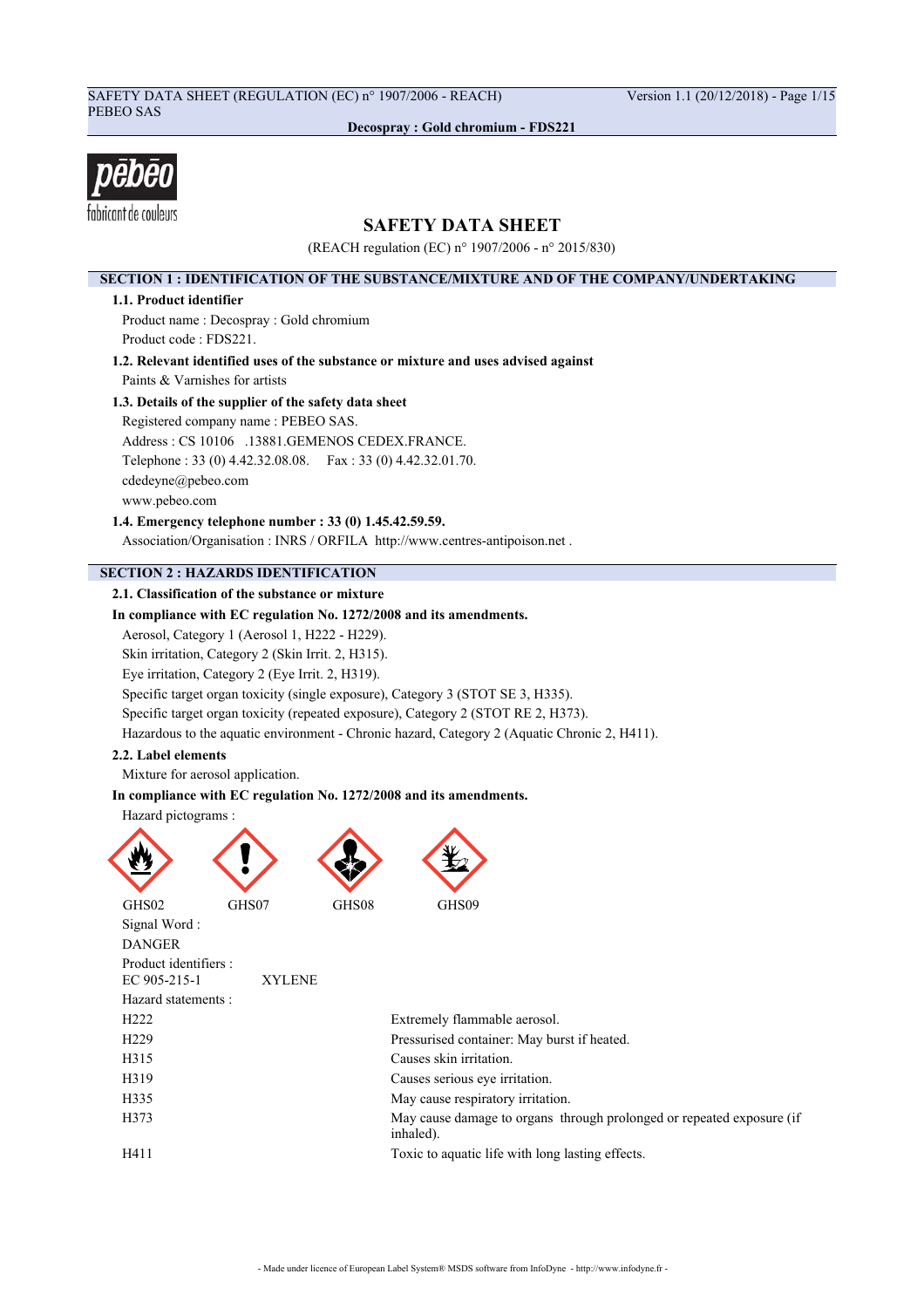| Precautionary statements - General :    |                                                                                                   |
|-----------------------------------------|---------------------------------------------------------------------------------------------------|
| P <sub>102</sub>                        | Keep out of reach of children.                                                                    |
| Precautionary statements - Prevention : |                                                                                                   |
| P <sub>2</sub> 10                       | Keep away from heat, hot surfaces, sparks, open flames and other ignition<br>sources. No smoking. |
| P <sub>2</sub> 11                       | Do not spray on an open flame or other ignition source.                                           |
| P <sub>251</sub>                        | Do not pierce or burn, even after use.                                                            |
| P <sub>271</sub>                        | Use only outdoors or in a well-ventilated area.                                                   |
| Precautionary statements - Storage :    |                                                                                                   |
| P <sub>405</sub>                        | Store locked up.                                                                                  |
| $P410 + P412$                           | Protect from sunlight. Do no expose to temperatures exceeding 50 $\degree$ C/122 $\degree$ F.     |
|                                         |                                                                                                   |

## **2.3. Other hazards**

The mixture does not contain substances classified as 'Substances of Very High Concern' (SVHC) >= 0.1% published by the European CHemicals Agency (ECHA) under article 57 of REACH: http://echa.europa.eu/fr/candidate-list-table The mixture fulfils neither the PBT nor the vPvB criteria for mixtures in accordance with annexe XIII of the REACH regulations EC 1907/2006.

## **SECTION 3 : COMPOSITION/INFORMATION ON INGREDIENTS**

## **3.2. Mixtures**

| <b>Composition:</b>                         |                         |       |                               |
|---------------------------------------------|-------------------------|-------|-------------------------------|
| Identification                              | (EC) 1272/2008          | Note  | $\frac{0}{0}$                 |
| $ CAS: 1330-20-7$                           | GHS07, GHS08, GHS02     | $[1]$ | $25 \le x \% \le 50$          |
| EC: 905-215-1                               | Dgr                     |       |                               |
| REACH: 01-2119488216-32                     | Flam. Liq. 3, H226      |       |                               |
|                                             | Asp. Tox. 1, H304       |       |                               |
| <b>XYLENE</b>                               | Acute Tox. 4, H312      |       |                               |
|                                             | Skin Irrit. 2, H315     |       |                               |
|                                             | Eye Irrit. 2, H319      |       |                               |
|                                             | Acute Tox. 4, H332      |       |                               |
|                                             | STOT SE 3, H335         |       |                               |
|                                             | <b>STOT RE 2, H373</b>  |       |                               |
| $ CAS: 7440-50-8$                           | GHS07, GHS09            | $[1]$ | $10 \le x \% \le 25$          |
| EC: 231-159-6                               | Wng                     |       |                               |
| REACH: 01-2119480154-42                     | Acute Tox. 4, H302      |       |                               |
|                                             | Aquatic Chronic 2, H411 |       |                               |
| <b>BRONZE EN POUDRE</b>                     | Aquatic Acute 1, H400   |       |                               |
|                                             | $M$ Acute = 1           |       |                               |
| INDEX: 030-001-01-9                         | GHS09                   | $[1]$ | $2.5 \le x \frac{0}{6} < 10$  |
| CAS: 7440-66-6                              | Wng                     |       |                               |
| EC: 231-175-3                               | Aquatic Acute 1, H400   |       |                               |
| REACH: 01-2119467174-37                     | $M$ Acute = 1           |       |                               |
|                                             | Aquatic Chronic 1, H410 |       |                               |
| <b>ZINC POWDER - ZINC DUST (STABILISED)</b> | $M$ Chronic = 1         |       |                               |
| INDEX: 606-001-00-8                         | GHS02, GHS07            | $[1]$ | $2.5 \leq x \frac{9}{6} < 10$ |
| CAS: 67-64-1                                | Dgr                     |       |                               |
| EC: 200-662-2                               | Flam. Liq. 2, H225      |       |                               |
|                                             | Eye Irrit. 2, H319      |       |                               |
| <b>ACETONE</b>                              | STOT SE 3, H336         |       |                               |
|                                             | EUH:066                 |       |                               |
| INDEX: 601-023-00-4                         | GHS02, GHS07, GHS08     | $[1]$ | $0 \le x \frac{9}{6} < 2.5$   |
| $ CAS: 100-41-4$                            | Dgr                     |       |                               |
| EC: 202-849-4                               | Flam. Liq. 2, H225      |       |                               |
|                                             | Acute Tox. 4, H332      |       |                               |
| ETHYLBENZENE                                | <b>STOT RE 2, H373</b>  |       |                               |
|                                             | Asp. Tox. 1, H304       |       |                               |

(Full text of H-phrases: see section 16)

### **Information on ingredients :**

[1] Substance for which maximum workplace exposure limits are available.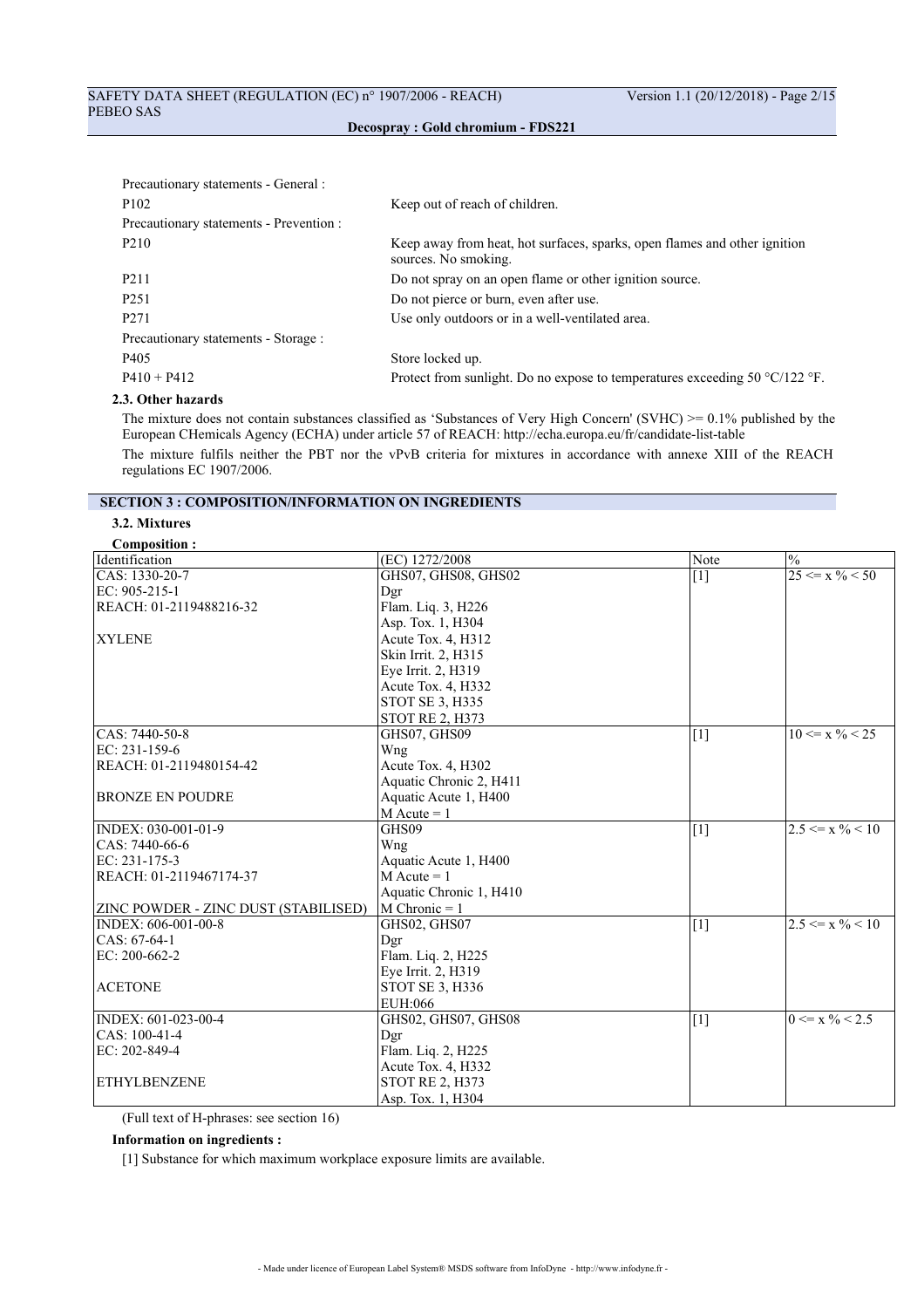## **SECTION 4 : FIRST AID MEASURES**

As a general rule, in case of doubt or if symptoms persist, always call a doctor.

NEVER induce swallowing by an unconscious person.

## **4.1. Description of first aid measures**

### **In the event of exposure by inhalation :**

In the event of massive inhalation, remove the person exposed to fresh air. Keep warm and at rest.

If the person is unconscious, place in recovery position. Notify a doctor in all events, to ascertain whether observation and supportive hospital care will be necessary.

If breathing is irregular or has stopped, effect mouth-to-mouth resuscitation and call a doctor.

#### **In the event of splashes or contact with eyes :**

Wash thoroughly with fresh, clean water for 15 minutes holding the eyelids open.

If there is any redness, pain or visual impairment, consult an ophthalmologist.

### **In the event of splashes or contact with skin :**

Remove contaminated clothing and wash the skin thoroughly with soap and water or a recognised cleaner.

Watch out for any remaining product between skin and clothing, watches, shoes, etc.

If the contaminated area is widespread and/or there is damage to the skin, a doctor must be consulted or the patient transferred to hospital.

#### **In the event of swallowing :**

Do not give the patient anything orally.

In the event of swallowing, if the quantity is small (no more than one mouthful), rinse the mouth with water and consult a doctor.

Keep the person exposed at rest. Do not force vomiting.

Seek medical attention immediately, showing the label.

If swallowed accidentally, call a doctor to ascertain whether observation and hospital care will be necessary. Show the label.

### **4.2. Most important symptoms and effects, both acute and delayed**

No data available.

#### **4.3. Indication of any immediate medical attention and special treatment needed**

No data available.

## **SECTION 5 : FIREFIGHTING MEASURES**

## Flammable.

Chemical powders, carbon dioxide and other extinguishing gas are suitable for small fires.

#### **5.1. Extinguishing media**

Keep packages near the fire cool, to prevent pressurised containers from bursting.

## **Suitable methods of extinction**

In the event of a fire, use :

- sprayed water or water mist
- water with AFFF (Aqueous Film Forming Foam) additive
- halon
- foam
- multipurpose ABC powder
- BC powder
- carbon dioxide (CO2)

Prevent the effluent of fire-fighting measures from entering drains or waterways.

#### **Unsuitable methods of extinction**

In the event of a fire, do not use :

- water jet

#### **5.2. Special hazards arising from the substance or mixture**

A fire will often produce a thick black smoke. Exposure to decomposition products may be hazardous to health. Do not breathe in smoke.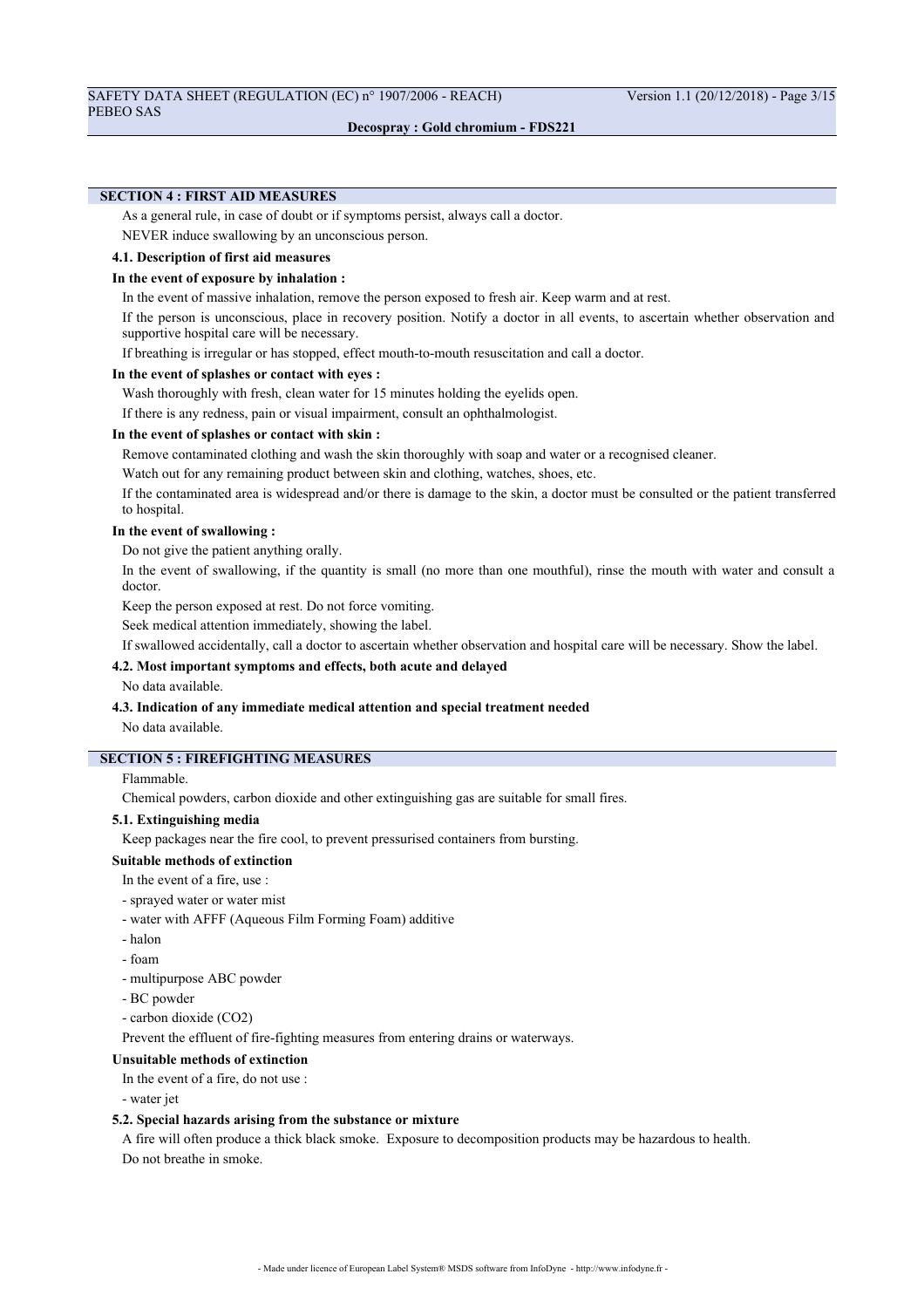In the event of a fire, the following may be formed :

- carbon monoxide (CO)

- carbon dioxide (CO2)

#### **5.3. Advice for firefighters**

Fire-fighting personnel are to be equipped with autonomous insulating breathing apparatus.

## **SECTION 6 : ACCIDENTAL RELEASE MEASURES**

#### **6.1. Personal precautions, protective equipment and emergency procedures**

Consult the safety measures listed under headings 7 and 8.

#### **For non first aid worker**

Because of the organic solvents contained in the mixture, eliminate sources of ignition and ventilate the area.

Avoid inhaling the vapors.

Avoid any contact with the skin and eyes.

If a large quantity has been spilt, evacuate all personnel and only allow intervention by trained operators equipped with safety apparatus.

#### **For first aid worker**

First aid workers will be equipped with suitable personal protective equipment (See section 8).

#### **6.2. Environmental precautions**

Contain and control the leaks or spills with non-combustible absorbent materials such as sand, earth, vermiculite, diatomaceous earth in drums for waste disposal.

Prevent any material from entering drains or waterways.

If the product contaminates waterways, rivers or drains, alert the relevant authorities in accordance with statutory procedures Use drums to dispose of collected waste in compliance with current regulations (see section 13).

#### **6.3. Methods and material for containment and cleaning up**

Clean preferably with a detergent, do not use solvents.

# **6.4. Reference to other sections**

No data available.

## **SECTION 7 : HANDLING AND STORAGE**

Requirements relating to storage premises apply to all facilities where the mixture is handled.

## **7.1. Precautions for safe handling**

Always wash hands after handling.

Remove and wash contaminated clothing before re-using.

Ensure that there is adequate ventilation, especially in confined areas.

Remove contaminated clothing and protective equipment before entering eating areas.

### **Fire prevention :**

Handle in well-ventilated areas.

Vapours are heavier than air. They can spread along the ground and form mixtures that are explosive with air.

Prevent the formation of flammable or explosive concentrations in air and avoid vapor concentrations higher than the occupational exposure limits.

Do not spray on a naked flame or any incandescent material.

Do not pierce or burn, even after use.

Use the mixture in premises free of naked flames or other sources of ignition and ensure that electrical equipment is suitably protected.

Keep packages tightly closed and away from sources of heat, sparks and naked flames.

Do not use tools which may produce sparks. Do not smoke.

Prevent access by unauthorised personnel.

### **Recommended equipment and procedures :**

For personal protection, see section 8.

Observe precautions stated on label and also industrial safety regulations.

Do not breathe in aerosols.

Avoid inhaling vapors. Carry out any industrial operation which may give rise to this in a sealed apparatus.

Provide vapor extraction at the emission source and also general ventilation of the premises.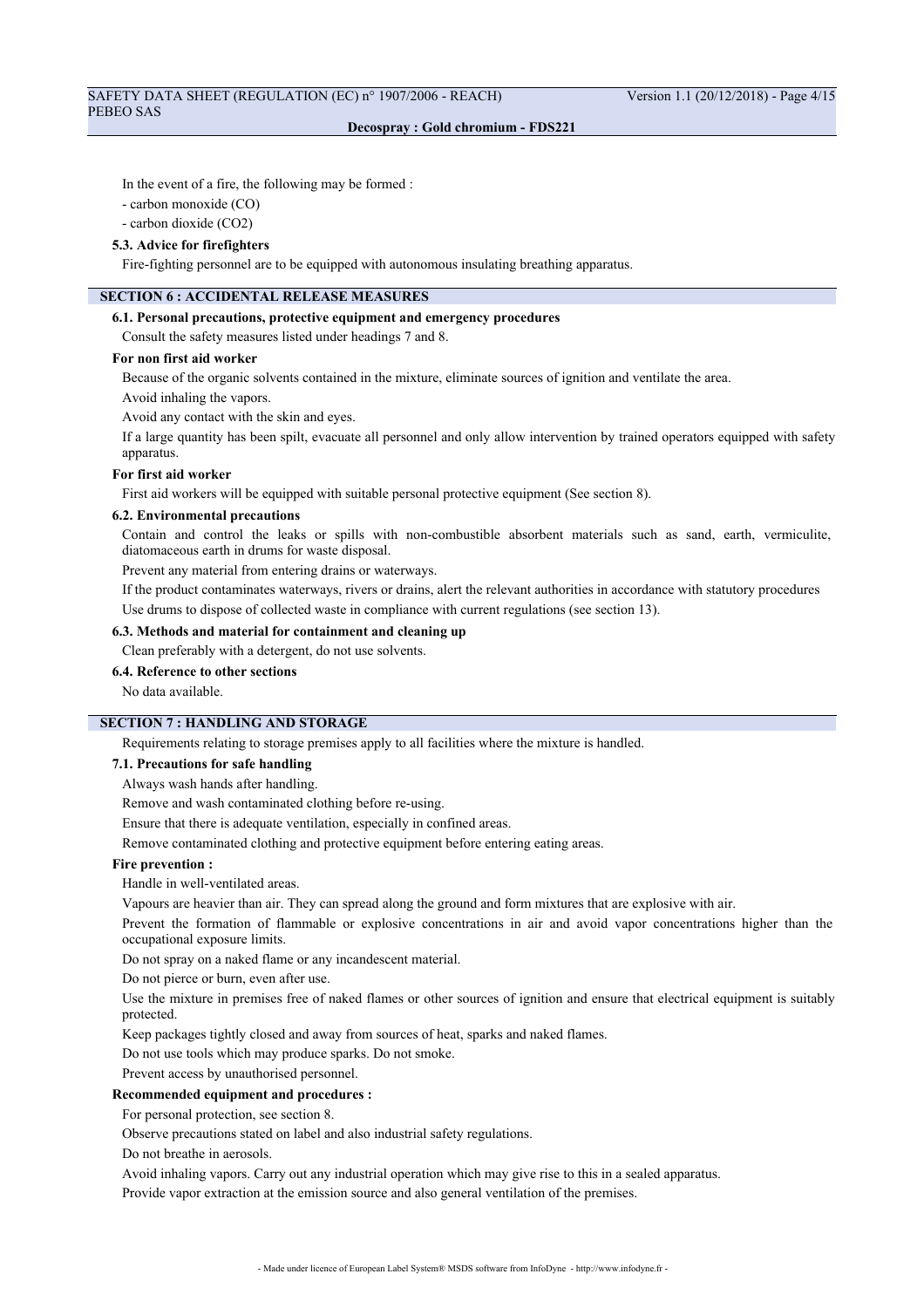## SAFETY DATA SHEET (REGULATION (EC) n° 1907/2006 - REACH) Version 1.1 (20/12/2018) - Page 5/15 PEBEO SAS

## **Decospray : Gold chromium - FDS221**

Also provide breathing apparatus for certain short tasks of an exceptional nature and for emergency interventions.

In all cases, recover emissions at source.

Avoid skin and eye contact with this mixture.

Avoid exposure - obtain special instructions before use.

Packages which have been opened must be reclosed carefully and stored in an upright position.

## **Prohibited equipment and procedures :**

No smoking, eating or drinking in areas where the mixture is used.

Never open the packages under pressure.

## **7.2. Conditions for safe storage, including any incompatibilities**

No data available.

## **Storage**

Keep out of reach of children.

Keep the container tightly closed in a dry, well-ventilated place.

Keep away from all sources of ignition - do not smoke.

Keep well away from all sources of ignition, heat and direct sunlight.

The floor must be impermeable and form a collecting basin so that, in the event of an accidental spillage, the liquid cannot spread beyond this area.

Pressurised container: protect from sunlight and do not expose to temperatures exceeding 50°C.

## **Packaging**

Always keep in packaging made of an identical material to the original.

### **7.3. Specific end use(s)**

No data available.

## **SECTION 8 : EXPOSURE CONTROLS/PERSONAL PROTECTION**

## **8.1. Control parameters**

## **Occupational exposure limits :**

- European Union (2017/2398, 2017/164, 2009/161, 2006/15/CE, 2000/39/CE, 98/24/CE) :

| <b>CAS</b>      | $VME-mg/m3:$ $VME-ppm$ : |     | $ VLE-mg/m3 $ : $ VLE-ppm $ : |     | Notes: |
|-----------------|--------------------------|-----|-------------------------------|-----|--------|
| $1330 - 20 - 7$ | つつ<br>∠∠ 1               | 50  | 442                           | 100 | Peau   |
| $ 67-64-1 $     | 1210                     | 500 |                               |     |        |
| $100-41-4$      | 442                      | 100 | 884                           | 200 | Peau   |

- ACGIH TLV (American Conference of Governmental Industrial Hygienists, Threshold Limit Values, 2010) :

| <sub>CAS</sub>    | TWA :              | STEL:     | Ceiling: | Definition: | Criteria: |
|-------------------|--------------------|-----------|----------|-------------|-----------|
| $1330 - 20 - 7$   | $100$ ppm          | $150$ ppm |          | A4: BEI     |           |
| $ 7440 - 50 - 8 $ | $0.2 \text{ mg/m}$ |           |          |             | -         |
| $ 67-64-1$        | $500$ ppm          | $750$ ppm |          | A4: BEI     |           |
| $ 100-41-4$       | $20$ ppm           |           |          | $AA$ : BEI  |           |

- South Africa / DOL RL (Department of Labour, Recommended limits, 1995) :

| CAS               | TWA:                                   | STEL:               | Ceiling: | Definition : | Criteria: |
|-------------------|----------------------------------------|---------------------|----------|--------------|-----------|
| 1330-20-7         | $100$ ppm                              | $150$ ppm           |          | Sk           |           |
|                   | $435 \text{ mg/m}$                     | $650 \text{ mg/m}$  |          |              |           |
| $ 7440 - 50 - 8 $ | $1 \text{ mg/m}$                       | $2 \text{ mg/m}$    |          |              |           |
| $67-64-1$         | $750$ ppm                              | $1500$ ppm          |          |              |           |
|                   | $1780 \text{ mg/m}$                    | $3560 \text{ mg/m}$ |          |              |           |
| $100 - 41 - 4$    | $100$ ppm                              | $125$ ppm           |          |              |           |
|                   | $435 \text{ mg/m}$                     | $545 \text{ mg/m}$  |          |              |           |
| $\sim$            | $1.9117(B) + 1.7729(0.00, 0.01)(0.11)$ |                     |          |              |           |

- Germany - AGW (BAuA - TRGS 900, 29/01/2018) :

| <b>CAS</b>      | VME: | VME:                   | Excess | Notes |
|-----------------|------|------------------------|--------|-------|
| $1330 - 20 - 7$ |      | $100$ ppm              |        | 2(II) |
|                 |      | $440 \text{ mg/m}^3$   |        |       |
| $67-64-1$       |      | 500 ppm                |        | 2(    |
|                 |      | 1200 mg/m <sup>3</sup> |        |       |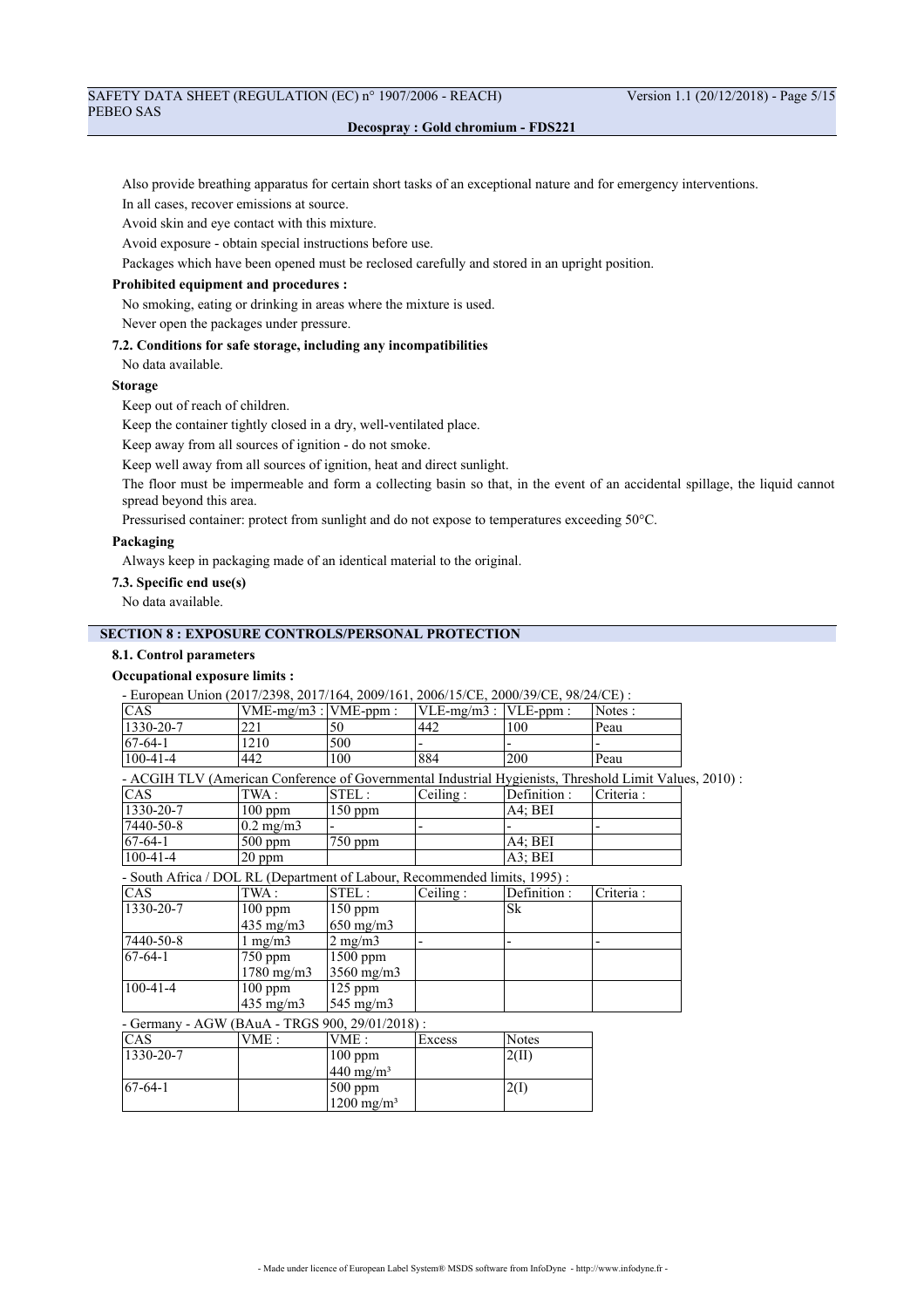| $100 - 41 - 4$                                                                                   |                                    | 20 ppm<br>$88 \text{ mg/m}^3$ |                               | 2(II)                    |            |       |
|--------------------------------------------------------------------------------------------------|------------------------------------|-------------------------------|-------------------------------|--------------------------|------------|-------|
|                                                                                                  |                                    |                               |                               |                          |            |       |
| - Australia (NOHSC: 3008, 1995):                                                                 |                                    |                               |                               |                          |            |       |
| CAS                                                                                              | TWA:                               | STEL:                         | Ceiling:                      | Definition:              | Criteria:  |       |
| 1330-20-7                                                                                        | 80 ppm                             | $150$ ppm                     |                               |                          |            |       |
| 7440-50-8                                                                                        | $1 \overline{\text{mg}}/\text{m}3$ |                               |                               | $\overline{a}$           |            |       |
| $\overline{67-64-1}$                                                                             | $\overline{500}$ ppm               | 1000 ppm                      |                               | Α                        |            |       |
| $100 - 41 - 4$                                                                                   | $1185$ mg/m $3$                    | 2375 mg/m3                    |                               | H                        |            |       |
|                                                                                                  | $100$ ppm                          | 125 ppm                       |                               |                          |            |       |
|                                                                                                  | 434 mg/m3                          | 543 mg/m3                     |                               |                          |            |       |
| - Belgium (Arrêté du 09/03/2014, 2014) :                                                         |                                    |                               |                               |                          |            |       |
| CAS                                                                                              | TWA:                               | STEL:                         | Ceiling:                      | Definition:              | Criteria : |       |
| $1330 - 20 - 7$                                                                                  | 50 ppm                             | $100$ ppm                     |                               | D                        |            |       |
|                                                                                                  | $221$ mg/m <sup>3</sup>            | 442 mg/m <sup>3</sup>         |                               |                          |            |       |
| 7440-50-8                                                                                        | $1$ mg/m $3$                       |                               |                               |                          |            |       |
| $67 - 64 - 1$                                                                                    | $500$ ppm                          | 1000 ppm                      |                               |                          |            |       |
|                                                                                                  | $1210$ mg/m <sup>3</sup>           | 2420 mg/m <sup>3</sup>        |                               |                          |            |       |
| $100 - 41 - 4$                                                                                   | $100$ ppm                          | 125 ppm                       |                               | D                        |            |       |
|                                                                                                  | $442$ mg/m <sup>3</sup>            | $551$ mg/m <sup>3</sup>       |                               |                          |            |       |
| - Brazil:                                                                                        |                                    |                               |                               |                          |            |       |
| CAS                                                                                              | TWA:                               | STEL:                         | $\overline{\text{Ceiling}}$ : | Definition:              | Criteria : |       |
| 1330-20-7                                                                                        | 78 ppm                             |                               |                               |                          |            |       |
| $67 - 64 - 1$                                                                                    | 780 ppm                            |                               |                               | $\overline{\phantom{0}}$ |            |       |
| $100 - 41 - 4$                                                                                   | 78 ppm                             |                               |                               | $\overline{a}$           |            |       |
| - Canada / Alberta (Occupational health and safety code, 2009) :                                 |                                    |                               |                               |                          |            |       |
| CAS                                                                                              | TWA:                               | STEL:                         | Ceiling:                      | Definition:              | Criteria:  |       |
| 1330-20-7                                                                                        | $100$ ppm                          | 150 ppm                       |                               |                          |            |       |
|                                                                                                  | 434 mg/m3                          | $651$ mg/m $3$                |                               |                          |            |       |
| $7440 - 50 - 8$                                                                                  | $1 \overline{\text{mg}}/\text{m}3$ |                               |                               |                          |            |       |
| $67 - 64 - 1$                                                                                    | $500$ ppm                          | $750$ ppm                     |                               |                          |            |       |
|                                                                                                  | $1200$ mg/m $3$                    | $1800$ mg/m $3$               |                               |                          |            |       |
| $100 - 41 - 4$                                                                                   | 100 ppm                            | 125 ppm                       |                               |                          |            |       |
|                                                                                                  | 434 mg/m3                          | 543 mg/m3                     |                               |                          |            |       |
| - Canada / British Colombia (2009):                                                              |                                    |                               |                               |                          |            |       |
| CAS                                                                                              | TWA:                               | STEL:                         | Ceiling:                      | Definition :             | Criteria:  |       |
| 1330-20-7                                                                                        | $100$ ppm                          | 150 ppm                       |                               |                          |            |       |
| 7440-50-8                                                                                        | $1$ mg/m $3$                       |                               | $\overline{a}$                |                          |            |       |
| $67 - 64 - 1$                                                                                    | 250 ppm                            | 500 ppm                       |                               |                          |            |       |
| $100 - 41 - 4$                                                                                   | 20 ppm                             |                               |                               |                          |            |       |
| - Canada / Ontario (Control of exposure to biological or chemical agents, regulation 491/2009) : |                                    |                               |                               |                          |            |       |
| CAS                                                                                              | TWA:                               | STEL:                         | Ceiling:                      | Definition:              | Criteria : |       |
| 1330-20-7                                                                                        | $0.5$ ppm                          |                               |                               |                          |            |       |
| $67 - 64 - 1$                                                                                    | $\sqrt{500 \text{ ppm}}$           | $750$ ppm                     |                               |                          |            |       |
| - Canada / Quebec (Regulations on occupational health and safety) :                              |                                    |                               |                               |                          |            |       |
| <b>CAS</b>                                                                                       | TWA:                               | STEL:                         | Ceiling:                      |                          |            |       |
| 1330-20-7                                                                                        |                                    |                               |                               | Definition :             | Criteria : |       |
|                                                                                                  | 100 ppm<br>434 mg/m3               | 150 ppm<br>$651 \text{ mg/m}$ |                               |                          |            |       |
| 7440-50-8                                                                                        | $1$ mg/m $3$                       |                               |                               |                          |            |       |
| $67 - 64 - 1$                                                                                    | 500 ppm                            | 1000 ppm                      |                               |                          |            |       |
|                                                                                                  | 1190 mg/m $3$                      |                               |                               |                          |            |       |
|                                                                                                  |                                    | 2380 mg/m3                    |                               |                          |            |       |
| $100 - 41 - 4$                                                                                   | $100$ ppm                          | $125$ ppm                     |                               |                          |            |       |
|                                                                                                  | 434 mg/m3                          | 543 mg/m3                     |                               |                          |            |       |
| - China (GBZ 2.1, 2007) :                                                                        |                                    |                               |                               |                          |            |       |
| CAS                                                                                              | TWA:                               | $\overline{\text{STEL}}$ :    | Anm:                          | TWA:                     | STEL:      | Anm : |
| 1330-20-7                                                                                        | $50 \text{ mg/m}$                  | $100$ mg/m $3$                |                               |                          |            |       |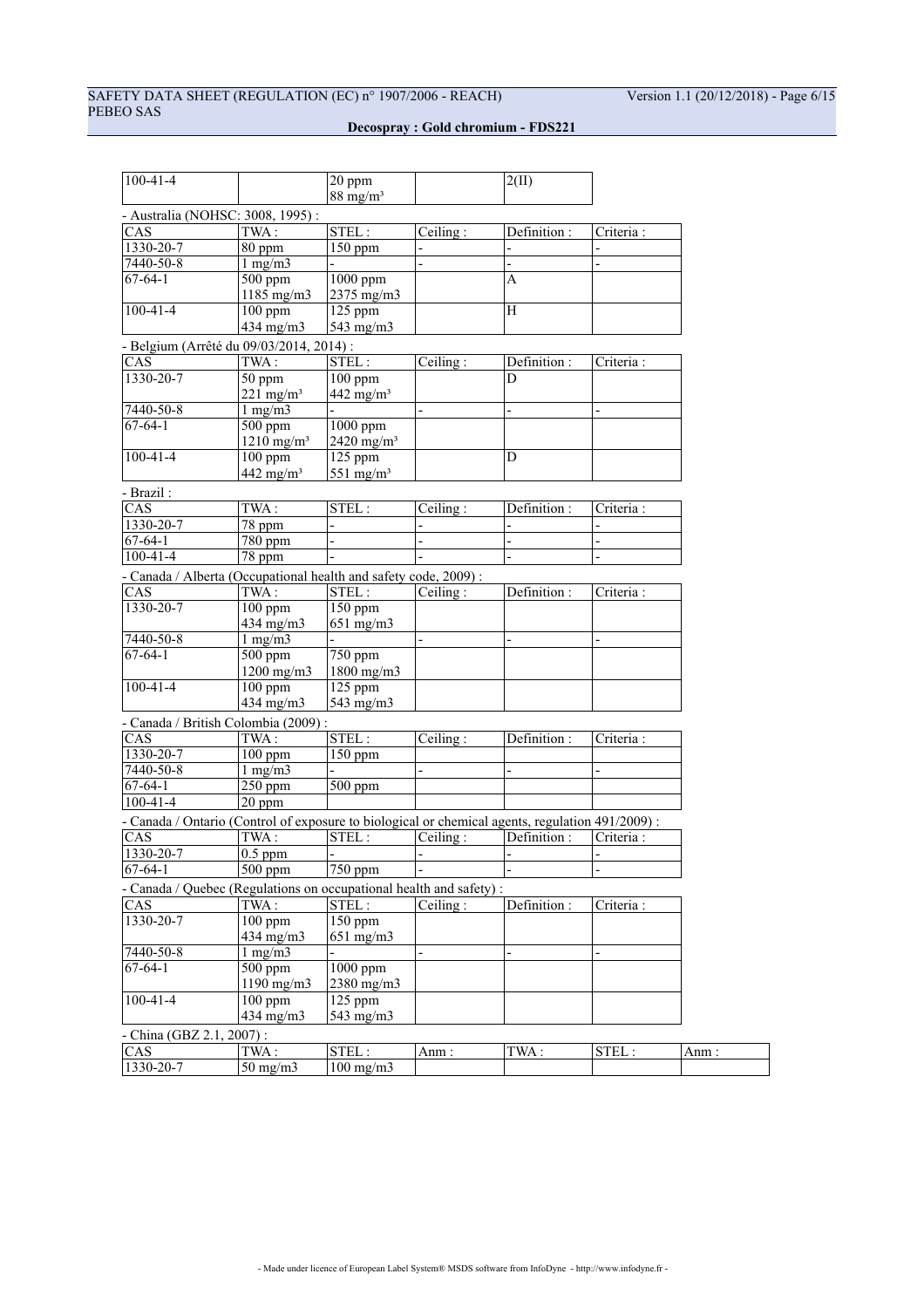# SAFETY DATA SHEET (REGULATION (EC) n° 1907/2006 - REACH) Version 1.1 (20/12/2018) - Page 7/15 PEBEO SAS

| 7440-50-8                                                                                                      | $0.2$ mg/m $3$                        | $0.6$ mg/m $3$                    |            |               |            |              |
|----------------------------------------------------------------------------------------------------------------|---------------------------------------|-----------------------------------|------------|---------------|------------|--------------|
| $67 - 64 - 1$                                                                                                  | $300$ mg/m $3$                        | $450$ mg/m $3$                    |            |               |            |              |
| $100 - 41 - 4$                                                                                                 | $100$ mg/m $3$                        | $150$ mg/m $3$                    |            | G2B           |            |              |
| - Denmark (2008) :                                                                                             |                                       |                                   |            |               |            |              |
| Stof                                                                                                           | <b>TWA</b>                            | <b>VSTEL</b>                      | Loftvaerdi | Anm           |            |              |
| $1330 - 20 - 7$                                                                                                | 25 ppm                                |                                   |            | <b>EH</b>     |            |              |
|                                                                                                                | $109$ mg/m <sup>3</sup>               |                                   |            |               |            |              |
| 7440-50-8                                                                                                      |                                       | $1$ mg/m $3$                      |            |               |            |              |
| $67-64-1$                                                                                                      | $\overline{250}$ ppm                  |                                   |            | E             |            |              |
|                                                                                                                | $600 \text{ mg/m}^3$                  |                                   |            |               |            |              |
| $100 - 41 - 4$                                                                                                 | 50 ppm                                |                                   |            | EK            |            |              |
|                                                                                                                | $217$ mg/m <sup>3</sup>               |                                   |            |               |            |              |
| - France (INRS - ED984 : 2016) :                                                                               |                                       |                                   |            |               |            |              |
| CAS                                                                                                            | VME-ppm:                              | $VME-mg/m3$ :                     | VLE-ppm:   | $VLE-mg/m3$ : | Notes :    | TMP No :     |
| 1330-20-7                                                                                                      | 50                                    | 221                               | 100        | 442           | *          | 4 Bis, 84, * |
| $67-64-1$                                                                                                      | 500                                   | 1210                              | 1000       | 2420          |            | 84           |
| $100 - 41 - 4$                                                                                                 | $\overline{20}$                       | 88.4                              | 100        | 442           | $\ast$     | 84           |
|                                                                                                                |                                       |                                   |            |               |            |              |
| - Finland (HTP-värden 2016):                                                                                   | TWA:                                  |                                   |            | Definition:   | Criteria:  |              |
| CAS<br>1330-20-7                                                                                               |                                       | STEL:                             | Ceiling:   |               |            |              |
|                                                                                                                | 50 ppm                                | $100$ ppm                         |            |               |            |              |
| 7440-50-8                                                                                                      | $220$ mg/m <sup>3</sup>               | $440$ mg/m <sup>3</sup>           |            |               |            |              |
| $67 - 64 - 1$                                                                                                  | $1$ mg/m $3$<br>500 ppm               | $\overline{630}$ ppm              |            |               |            |              |
|                                                                                                                | $1200$ mg/m <sup>3</sup>              | $1500$ mg/m <sup>3</sup>          |            |               |            |              |
| $100 - 41 - 4$                                                                                                 | 50 ppm                                | $\overline{200}$ ppm              |            |               |            |              |
|                                                                                                                | $220 \text{ mg/m}^3$                  | $880$ mg/m <sup>3</sup>           |            |               |            |              |
|                                                                                                                |                                       |                                   |            |               |            |              |
| - Spain (Instituto Nacional de Seguridad e Higiene en el Trabajo (INSHT), 2017) :                              |                                       |                                   |            |               |            |              |
| CAS                                                                                                            | TWA:                                  | STEL:                             | Ceiling:   | Definition :  | Criteria:  |              |
| 1330-20-7                                                                                                      | 50 ppm                                | $100$ ppm                         |            | via dermica,  |            |              |
|                                                                                                                | $221$ mg/m <sup>3</sup>               | $442$ mg/m <sup>3</sup>           |            |               |            |              |
| 7440-50-8<br>$67 - 64 - 1$                                                                                     | $0.2$ mg/m $3$                        |                                   |            |               |            |              |
|                                                                                                                | $500$ ppm                             |                                   |            | VLB®, VLI     |            |              |
| $100 - 41 - 4$                                                                                                 | $1210$ mg/m <sup>3</sup><br>$100$ ppm | $200$ ppm                         |            | via dermica,  |            |              |
|                                                                                                                | 441 mg/m <sup>3</sup>                 | $884$ mg/m <sup>3</sup>           |            | VLB®, VLI     |            |              |
|                                                                                                                |                                       |                                   |            |               |            |              |
| - Hong-Kong (Code of practice on control of air impurities (Chemicals substances) in the workplace, 04/2002) : |                                       |                                   |            |               |            |              |
| CAS                                                                                                            | TWA:                                  | STEL:                             | Ceiling:   | Definition:   | Criteria:  |              |
| 1330-20-7                                                                                                      | $100$ ppm                             | $150$ ppm                         |            |               |            |              |
| 7440-50-8                                                                                                      | $1$ mg/m $3$                          |                                   |            |               |            |              |
| $67 - 64 - 1$                                                                                                  | $500$ ppm                             | $\overline{750}$ ppm              |            |               |            |              |
| $100 - 41 - 4$                                                                                                 | $100$ ppm                             | $125$ ppm                         |            |               |            |              |
| - Ireland (Code of practice for the Chemical Agents Regulations, 2016):                                        |                                       |                                   |            |               |            |              |
| CAS                                                                                                            | TWA :                                 | $STEL:$ $\boxed{\text{Ceiling}:}$ |            | Definition :  | Criteria : |              |
| 1330-20-7                                                                                                      | 50 ppm                                | $100$ ppm                         |            |               |            |              |
|                                                                                                                | $221$ mg/m <sup>3</sup>               | $442$ mg/m <sup>3</sup>           |            |               |            |              |
| 7440-50-8                                                                                                      | $0.2$ mg/m $3$                        |                                   |            |               |            |              |
| $67 - 64 - 1$                                                                                                  | $500$ ppm                             |                                   |            |               |            |              |
|                                                                                                                | $1210$ mg/m <sup>3</sup>              |                                   |            |               |            |              |
| $100 - 41 - 4$                                                                                                 | $100$ ppm                             | $200$ ppm                         |            |               |            |              |
|                                                                                                                | 442 mg/m $3$                          | $884$ mg/m <sup>3</sup>           |            |               |            |              |
| - Japan (JSOH, 11/05/2017) :                                                                                   |                                       |                                   |            |               |            |              |
| CAS                                                                                                            | TWA:                                  | STEL:                             | Ceiling:   | Definition :  | Criteria:  |              |
| 1330-20-7                                                                                                      | $50$ ppm                              |                                   |            |               |            |              |
| $67 - 64 - 1$                                                                                                  | $200$ ppm                             |                                   |            |               |            |              |
|                                                                                                                | 470 mg/m3                             |                                   |            |               |            |              |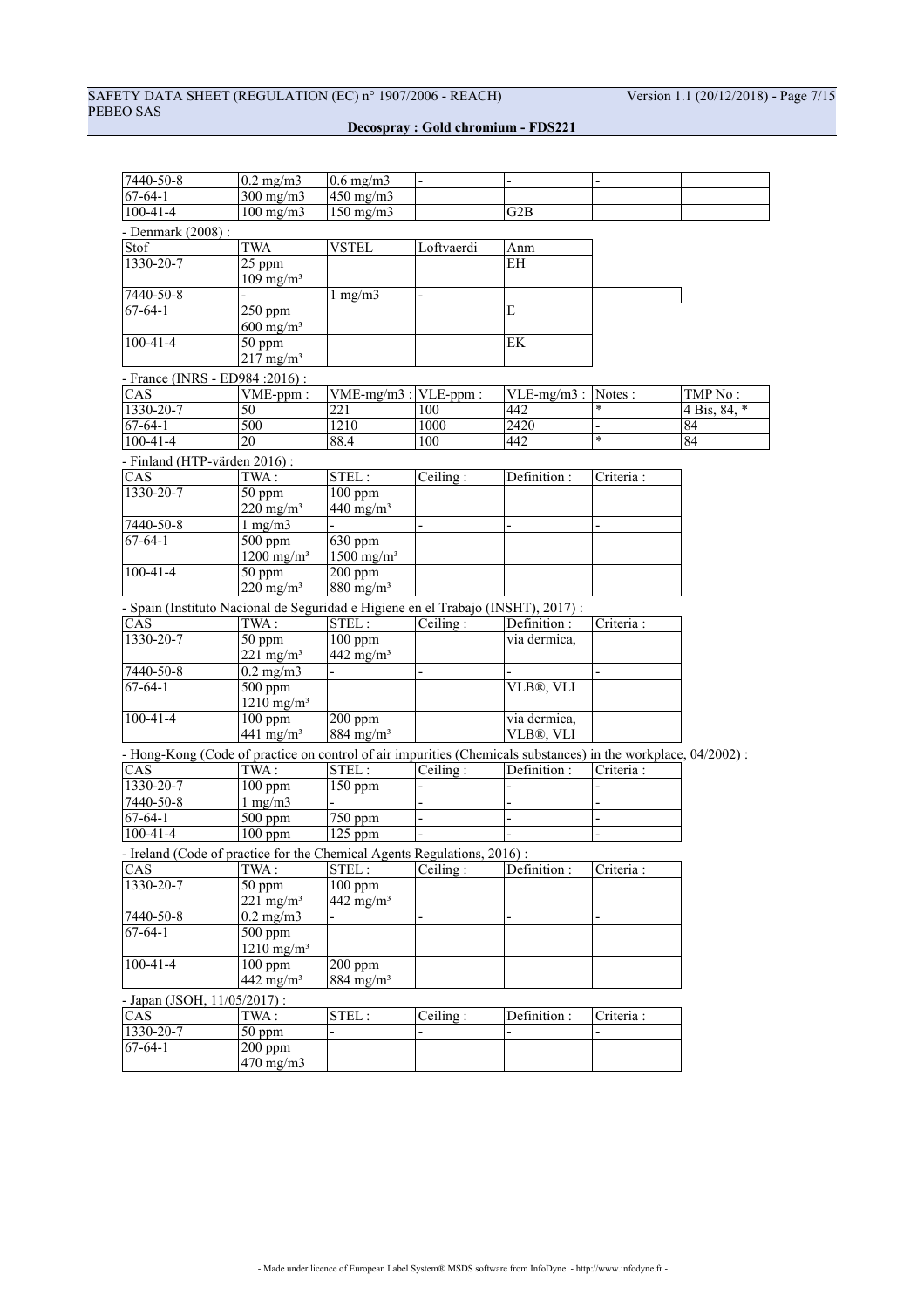# SAFETY DATA SHEET (REGULATION (EC) n° 1907/2006 - REACH) Version 1.1 (20/12/2018) - Page 8/15 PEBEO SAS

| $100 - 41 - 4$                                                                                 | 50 ppm                             |                                     |                          |                |                |
|------------------------------------------------------------------------------------------------|------------------------------------|-------------------------------------|--------------------------|----------------|----------------|
|                                                                                                | $217$ mg/m <sup>3</sup>            |                                     |                          |                |                |
| - Malaysia:                                                                                    |                                    |                                     |                          |                |                |
|                                                                                                |                                    |                                     |                          |                |                |
| CAS                                                                                            | TWA:                               | STEL:                               | Ceiling:                 | Definition:    | Criteria:      |
| 1330-20-7                                                                                      | $100$ ppm                          |                                     |                          |                |                |
| $7440 - 50 - 8$                                                                                | $1$ mg/m $3$                       |                                     |                          |                |                |
| $67 - 64 - 1$                                                                                  | $\frac{1}{500}$ ppm                | $\overline{a}$                      | $\overline{\phantom{0}}$ |                | $\overline{a}$ |
| $100 - 41 - 4$                                                                                 | $100$ ppm                          |                                     |                          |                |                |
| - Mexico:                                                                                      |                                    |                                     |                          |                |                |
| CAS                                                                                            | TWA:                               | STEL:                               | Ceiling:                 | Definition :   | Criteria:      |
| 1330-20-7                                                                                      | $100$ ppm                          | $150$ ppm                           |                          |                |                |
| 7440-50-8                                                                                      | $1$ mg/m $3$                       | $2$ mg/m $3$                        |                          |                |                |
| $67 - 64 - 1$                                                                                  | $1000$ ppm                         | $1260$ ppm                          | $\overline{a}$           |                |                |
| $100 - 41 - 4$                                                                                 | $100$ ppm                          | 125 ppm                             |                          |                |                |
| - Norway (Veiledning om administrative normer for forurensning i arbeidsatmosfære, May 2007) : |                                    |                                     |                          |                |                |
| CAS                                                                                            |                                    | STEL:                               |                          |                |                |
|                                                                                                | TWA:                               |                                     | Ceiling:                 | Definition :   | Criteria:      |
| 1330-20-7                                                                                      | 25 ppm                             |                                     |                          | H              |                |
|                                                                                                | $108$ mg/m $3$                     |                                     |                          |                |                |
| 7440-50-8                                                                                      | $0.02$ mg/m3                       |                                     |                          |                |                |
| $67 - 64 - 1$                                                                                  | 125 ppm                            |                                     |                          |                |                |
|                                                                                                | 295 mg/m3                          |                                     |                          |                |                |
| $100 - 41 - 4$                                                                                 | 5 ppm                              |                                     |                          | H K            |                |
|                                                                                                | $20 \text{ mg/m}$                  |                                     |                          |                |                |
| - New Zealand (Workplace Exposure standards, 2002):                                            |                                    |                                     |                          |                |                |
| CAS                                                                                            | TWA:                               | STEL:                               | Ceiling:                 | Definition:    | Criteria:      |
| 1330-20-7                                                                                      | $\overline{50}$ ppm                |                                     |                          |                |                |
|                                                                                                | 217 mg/m3                          |                                     |                          |                |                |
| 7440-50-8                                                                                      | $1$ mg/m $3$                       |                                     |                          | $\overline{a}$ | $\overline{a}$ |
| $67-64-1$                                                                                      | $500$ ppm                          | $1000$ ppm                          |                          |                |                |
|                                                                                                | 1185 mg/m3                         | 2375 mg/m3                          |                          |                |                |
| $100 - 41 - 4$                                                                                 | $100$ ppm                          | 125 ppm                             |                          |                |                |
|                                                                                                | 434 mg/m3                          | 543 mg/m3                           |                          |                |                |
|                                                                                                |                                    |                                     |                          |                |                |
| - Netherlands / MAC-waarde (10 december 2014) :                                                |                                    |                                     |                          |                |                |
| CAS                                                                                            | TWA:                               | STEL:                               | Ceiling:                 | Definition:    | Criteria :     |
| 1330-20-7                                                                                      | $210$ mg/m <sup>3</sup>            | $442$ mg/m <sup>3</sup>             |                          | Huid           |                |
| $7440 - 50 - 8$                                                                                | $0.2 \text{ mg/m}$                 |                                     |                          |                |                |
| $67 - 64 - 1$                                                                                  | $1210 \text{ mg/m}^3$              | $\overline{2420}$ mg/m <sup>3</sup> |                          |                |                |
| $100 - 41 - 4$                                                                                 | $215$ mg/m <sup>3</sup>            | $430$ mg/m <sup>3</sup>             |                          | Huid           |                |
| - Poland (2014):                                                                               |                                    |                                     |                          |                |                |
| CAS                                                                                            | TWA:                               | STEL:                               | Ceiling:                 | Definition :   | Criteria :     |
| 1330-20-7                                                                                      | $100$ mg/m <sup>3</sup>            |                                     |                          |                |                |
| 7440-50-8                                                                                      | $0,\overline{2 \text{ mg/m}^3}$    |                                     |                          |                |                |
| $67 - 64 - 1$                                                                                  | $600 \text{ mg/m}^3$               | $1800$ mg/m <sup>3</sup>            |                          |                |                |
|                                                                                                | $\overline{200}$ mg/m <sup>3</sup> |                                     |                          |                |                |
| $100 - 41 - 4$                                                                                 |                                    | $\frac{400 \text{ mg/m}^3}{ }$      |                          |                |                |
| - Czech Republic (Regulation No. 361/2007):                                                    |                                    |                                     |                          |                |                |
| CAS                                                                                            | TWA:                               | STEL:                               | Ceiling:                 | Definition :   | Criteria :     |
| 1330-20-7                                                                                      | $200$ mg/m <sup>3</sup>            | $400$ mg/m <sup>3</sup>             |                          | D, I           |                |
| $7440 - 50 - 8$                                                                                | $0.1 \text{ mg/m}$                 | $0.2 \text{ mg/m}$                  |                          |                |                |
| $67 - 64 - 1$                                                                                  | $800 \text{ mg/m}^3$               | $1500 \text{ mg/m}^3$               |                          | I              |                |
| $100 - 41 - 4$                                                                                 | $200$ mg/m <sup>3</sup>            | $500$ mg/m <sup>3</sup>             |                          | D              |                |
| - Slovakia (Règlement 300/2007, 471/2011 23/11/2011) :                                         |                                    |                                     |                          |                |                |
| CAS                                                                                            | TWA:                               | STEL:                               | Ceiling:                 | Definition :   | Criteria :     |
| 1330-20-7                                                                                      | 50 ppm                             | $100$ ppm                           |                          | K              |                |
|                                                                                                |                                    | $442$ mg/m <sup>3</sup>             |                          |                |                |
|                                                                                                | $221$ mg/m <sup>3</sup>            |                                     |                          |                |                |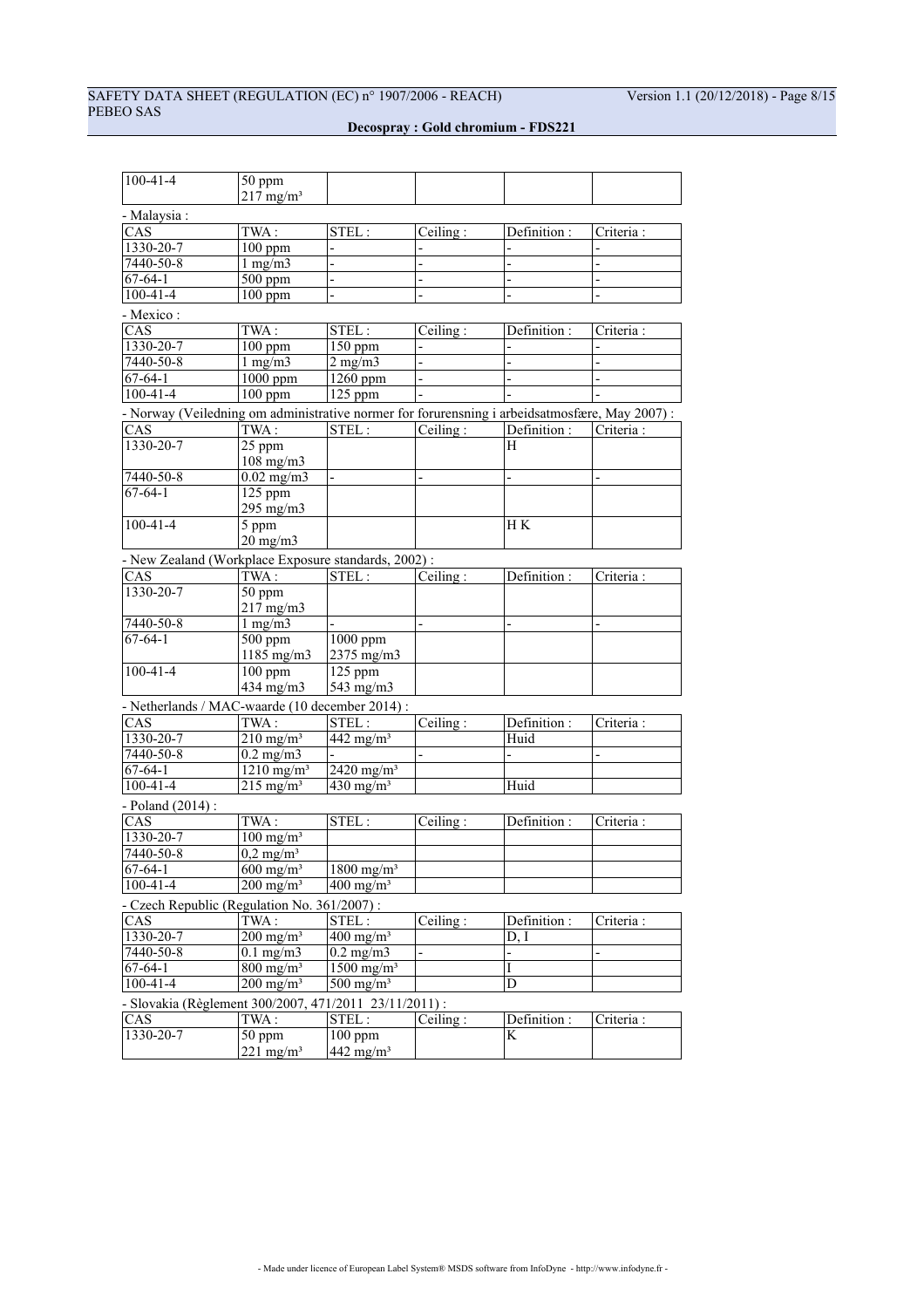# SAFETY DATA SHEET (REGULATION (EC) n° 1907/2006 - REACH) Version 1.1 (20/12/2018) - Page 9/15 PEBEO SAS

|                       |                                                                                                                                                                                                                                                                                                                                                                                                                                                                                                                                                                                                                                                                                                                                                    | II1                                                                                                                                                                                                                                                                                                                                                                                                                                                                                                                 |                                                                                                           |                                                                                                                                                                               |                                                                                                                                                                                                                                                                         |
|-----------------------|----------------------------------------------------------------------------------------------------------------------------------------------------------------------------------------------------------------------------------------------------------------------------------------------------------------------------------------------------------------------------------------------------------------------------------------------------------------------------------------------------------------------------------------------------------------------------------------------------------------------------------------------------------------------------------------------------------------------------------------------------|---------------------------------------------------------------------------------------------------------------------------------------------------------------------------------------------------------------------------------------------------------------------------------------------------------------------------------------------------------------------------------------------------------------------------------------------------------------------------------------------------------------------|-----------------------------------------------------------------------------------------------------------|-------------------------------------------------------------------------------------------------------------------------------------------------------------------------------|-------------------------------------------------------------------------------------------------------------------------------------------------------------------------------------------------------------------------------------------------------------------------|
| $2$ mg/m <sup>3</sup> |                                                                                                                                                                                                                                                                                                                                                                                                                                                                                                                                                                                                                                                                                                                                                    |                                                                                                                                                                                                                                                                                                                                                                                                                                                                                                                     |                                                                                                           |                                                                                                                                                                               |                                                                                                                                                                                                                                                                         |
| 500 ppm               |                                                                                                                                                                                                                                                                                                                                                                                                                                                                                                                                                                                                                                                                                                                                                    |                                                                                                                                                                                                                                                                                                                                                                                                                                                                                                                     |                                                                                                           |                                                                                                                                                                               |                                                                                                                                                                                                                                                                         |
|                       |                                                                                                                                                                                                                                                                                                                                                                                                                                                                                                                                                                                                                                                                                                                                                    |                                                                                                                                                                                                                                                                                                                                                                                                                                                                                                                     |                                                                                                           |                                                                                                                                                                               |                                                                                                                                                                                                                                                                         |
|                       |                                                                                                                                                                                                                                                                                                                                                                                                                                                                                                                                                                                                                                                                                                                                                    |                                                                                                                                                                                                                                                                                                                                                                                                                                                                                                                     |                                                                                                           |                                                                                                                                                                               |                                                                                                                                                                                                                                                                         |
|                       |                                                                                                                                                                                                                                                                                                                                                                                                                                                                                                                                                                                                                                                                                                                                                    |                                                                                                                                                                                                                                                                                                                                                                                                                                                                                                                     |                                                                                                           |                                                                                                                                                                               |                                                                                                                                                                                                                                                                         |
|                       |                                                                                                                                                                                                                                                                                                                                                                                                                                                                                                                                                                                                                                                                                                                                                    |                                                                                                                                                                                                                                                                                                                                                                                                                                                                                                                     |                                                                                                           |                                                                                                                                                                               |                                                                                                                                                                                                                                                                         |
|                       |                                                                                                                                                                                                                                                                                                                                                                                                                                                                                                                                                                                                                                                                                                                                                    |                                                                                                                                                                                                                                                                                                                                                                                                                                                                                                                     |                                                                                                           |                                                                                                                                                                               |                                                                                                                                                                                                                                                                         |
|                       |                                                                                                                                                                                                                                                                                                                                                                                                                                                                                                                                                                                                                                                                                                                                                    |                                                                                                                                                                                                                                                                                                                                                                                                                                                                                                                     |                                                                                                           |                                                                                                                                                                               |                                                                                                                                                                                                                                                                         |
|                       |                                                                                                                                                                                                                                                                                                                                                                                                                                                                                                                                                                                                                                                                                                                                                    |                                                                                                                                                                                                                                                                                                                                                                                                                                                                                                                     |                                                                                                           |                                                                                                                                                                               |                                                                                                                                                                                                                                                                         |
|                       |                                                                                                                                                                                                                                                                                                                                                                                                                                                                                                                                                                                                                                                                                                                                                    |                                                                                                                                                                                                                                                                                                                                                                                                                                                                                                                     |                                                                                                           |                                                                                                                                                                               |                                                                                                                                                                                                                                                                         |
|                       |                                                                                                                                                                                                                                                                                                                                                                                                                                                                                                                                                                                                                                                                                                                                                    |                                                                                                                                                                                                                                                                                                                                                                                                                                                                                                                     |                                                                                                           |                                                                                                                                                                               |                                                                                                                                                                                                                                                                         |
|                       |                                                                                                                                                                                                                                                                                                                                                                                                                                                                                                                                                                                                                                                                                                                                                    |                                                                                                                                                                                                                                                                                                                                                                                                                                                                                                                     |                                                                                                           |                                                                                                                                                                               |                                                                                                                                                                                                                                                                         |
|                       |                                                                                                                                                                                                                                                                                                                                                                                                                                                                                                                                                                                                                                                                                                                                                    |                                                                                                                                                                                                                                                                                                                                                                                                                                                                                                                     |                                                                                                           |                                                                                                                                                                               |                                                                                                                                                                                                                                                                         |
|                       |                                                                                                                                                                                                                                                                                                                                                                                                                                                                                                                                                                                                                                                                                                                                                    |                                                                                                                                                                                                                                                                                                                                                                                                                                                                                                                     |                                                                                                           |                                                                                                                                                                               |                                                                                                                                                                                                                                                                         |
|                       |                                                                                                                                                                                                                                                                                                                                                                                                                                                                                                                                                                                                                                                                                                                                                    |                                                                                                                                                                                                                                                                                                                                                                                                                                                                                                                     |                                                                                                           |                                                                                                                                                                               |                                                                                                                                                                                                                                                                         |
|                       |                                                                                                                                                                                                                                                                                                                                                                                                                                                                                                                                                                                                                                                                                                                                                    |                                                                                                                                                                                                                                                                                                                                                                                                                                                                                                                     |                                                                                                           |                                                                                                                                                                               |                                                                                                                                                                                                                                                                         |
|                       |                                                                                                                                                                                                                                                                                                                                                                                                                                                                                                                                                                                                                                                                                                                                                    |                                                                                                                                                                                                                                                                                                                                                                                                                                                                                                                     |                                                                                                           |                                                                                                                                                                               |                                                                                                                                                                                                                                                                         |
|                       |                                                                                                                                                                                                                                                                                                                                                                                                                                                                                                                                                                                                                                                                                                                                                    |                                                                                                                                                                                                                                                                                                                                                                                                                                                                                                                     |                                                                                                           |                                                                                                                                                                               |                                                                                                                                                                                                                                                                         |
|                       |                                                                                                                                                                                                                                                                                                                                                                                                                                                                                                                                                                                                                                                                                                                                                    |                                                                                                                                                                                                                                                                                                                                                                                                                                                                                                                     |                                                                                                           |                                                                                                                                                                               |                                                                                                                                                                                                                                                                         |
|                       |                                                                                                                                                                                                                                                                                                                                                                                                                                                                                                                                                                                                                                                                                                                                                    |                                                                                                                                                                                                                                                                                                                                                                                                                                                                                                                     |                                                                                                           |                                                                                                                                                                               |                                                                                                                                                                                                                                                                         |
|                       |                                                                                                                                                                                                                                                                                                                                                                                                                                                                                                                                                                                                                                                                                                                                                    |                                                                                                                                                                                                                                                                                                                                                                                                                                                                                                                     |                                                                                                           |                                                                                                                                                                               |                                                                                                                                                                                                                                                                         |
|                       |                                                                                                                                                                                                                                                                                                                                                                                                                                                                                                                                                                                                                                                                                                                                                    |                                                                                                                                                                                                                                                                                                                                                                                                                                                                                                                     |                                                                                                           |                                                                                                                                                                               |                                                                                                                                                                                                                                                                         |
|                       |                                                                                                                                                                                                                                                                                                                                                                                                                                                                                                                                                                                                                                                                                                                                                    |                                                                                                                                                                                                                                                                                                                                                                                                                                                                                                                     |                                                                                                           |                                                                                                                                                                               |                                                                                                                                                                                                                                                                         |
|                       |                                                                                                                                                                                                                                                                                                                                                                                                                                                                                                                                                                                                                                                                                                                                                    |                                                                                                                                                                                                                                                                                                                                                                                                                                                                                                                     |                                                                                                           |                                                                                                                                                                               |                                                                                                                                                                                                                                                                         |
|                       |                                                                                                                                                                                                                                                                                                                                                                                                                                                                                                                                                                                                                                                                                                                                                    |                                                                                                                                                                                                                                                                                                                                                                                                                                                                                                                     |                                                                                                           |                                                                                                                                                                               |                                                                                                                                                                                                                                                                         |
|                       |                                                                                                                                                                                                                                                                                                                                                                                                                                                                                                                                                                                                                                                                                                                                                    |                                                                                                                                                                                                                                                                                                                                                                                                                                                                                                                     |                                                                                                           |                                                                                                                                                                               |                                                                                                                                                                                                                                                                         |
|                       |                                                                                                                                                                                                                                                                                                                                                                                                                                                                                                                                                                                                                                                                                                                                                    |                                                                                                                                                                                                                                                                                                                                                                                                                                                                                                                     |                                                                                                           |                                                                                                                                                                               |                                                                                                                                                                                                                                                                         |
|                       |                                                                                                                                                                                                                                                                                                                                                                                                                                                                                                                                                                                                                                                                                                                                                    |                                                                                                                                                                                                                                                                                                                                                                                                                                                                                                                     |                                                                                                           |                                                                                                                                                                               |                                                                                                                                                                                                                                                                         |
|                       |                                                                                                                                                                                                                                                                                                                                                                                                                                                                                                                                                                                                                                                                                                                                                    |                                                                                                                                                                                                                                                                                                                                                                                                                                                                                                                     |                                                                                                           |                                                                                                                                                                               |                                                                                                                                                                                                                                                                         |
|                       |                                                                                                                                                                                                                                                                                                                                                                                                                                                                                                                                                                                                                                                                                                                                                    |                                                                                                                                                                                                                                                                                                                                                                                                                                                                                                                     |                                                                                                           |                                                                                                                                                                               |                                                                                                                                                                                                                                                                         |
|                       |                                                                                                                                                                                                                                                                                                                                                                                                                                                                                                                                                                                                                                                                                                                                                    |                                                                                                                                                                                                                                                                                                                                                                                                                                                                                                                     |                                                                                                           |                                                                                                                                                                               |                                                                                                                                                                                                                                                                         |
|                       |                                                                                                                                                                                                                                                                                                                                                                                                                                                                                                                                                                                                                                                                                                                                                    |                                                                                                                                                                                                                                                                                                                                                                                                                                                                                                                     |                                                                                                           |                                                                                                                                                                               |                                                                                                                                                                                                                                                                         |
|                       |                                                                                                                                                                                                                                                                                                                                                                                                                                                                                                                                                                                                                                                                                                                                                    |                                                                                                                                                                                                                                                                                                                                                                                                                                                                                                                     |                                                                                                           | $\overline{\phantom{0}}$                                                                                                                                                      |                                                                                                                                                                                                                                                                         |
|                       |                                                                                                                                                                                                                                                                                                                                                                                                                                                                                                                                                                                                                                                                                                                                                    |                                                                                                                                                                                                                                                                                                                                                                                                                                                                                                                     |                                                                                                           |                                                                                                                                                                               |                                                                                                                                                                                                                                                                         |
|                       |                                                                                                                                                                                                                                                                                                                                                                                                                                                                                                                                                                                                                                                                                                                                                    |                                                                                                                                                                                                                                                                                                                                                                                                                                                                                                                     |                                                                                                           |                                                                                                                                                                               |                                                                                                                                                                                                                                                                         |
|                       |                                                                                                                                                                                                                                                                                                                                                                                                                                                                                                                                                                                                                                                                                                                                                    |                                                                                                                                                                                                                                                                                                                                                                                                                                                                                                                     |                                                                                                           |                                                                                                                                                                               |                                                                                                                                                                                                                                                                         |
|                       |                                                                                                                                                                                                                                                                                                                                                                                                                                                                                                                                                                                                                                                                                                                                                    |                                                                                                                                                                                                                                                                                                                                                                                                                                                                                                                     |                                                                                                           |                                                                                                                                                                               |                                                                                                                                                                                                                                                                         |
|                       |                                                                                                                                                                                                                                                                                                                                                                                                                                                                                                                                                                                                                                                                                                                                                    |                                                                                                                                                                                                                                                                                                                                                                                                                                                                                                                     |                                                                                                           |                                                                                                                                                                               |                                                                                                                                                                                                                                                                         |
| TWA:                  |                                                                                                                                                                                                                                                                                                                                                                                                                                                                                                                                                                                                                                                                                                                                                    |                                                                                                                                                                                                                                                                                                                                                                                                                                                                                                                     |                                                                                                           | Criteria:                                                                                                                                                                     |                                                                                                                                                                                                                                                                         |
|                       |                                                                                                                                                                                                                                                                                                                                                                                                                                                                                                                                                                                                                                                                                                                                                    |                                                                                                                                                                                                                                                                                                                                                                                                                                                                                                                     |                                                                                                           |                                                                                                                                                                               |                                                                                                                                                                                                                                                                         |
|                       |                                                                                                                                                                                                                                                                                                                                                                                                                                                                                                                                                                                                                                                                                                                                                    |                                                                                                                                                                                                                                                                                                                                                                                                                                                                                                                     |                                                                                                           |                                                                                                                                                                               |                                                                                                                                                                                                                                                                         |
|                       |                                                                                                                                                                                                                                                                                                                                                                                                                                                                                                                                                                                                                                                                                                                                                    |                                                                                                                                                                                                                                                                                                                                                                                                                                                                                                                     |                                                                                                           |                                                                                                                                                                               |                                                                                                                                                                                                                                                                         |
|                       |                                                                                                                                                                                                                                                                                                                                                                                                                                                                                                                                                                                                                                                                                                                                                    |                                                                                                                                                                                                                                                                                                                                                                                                                                                                                                                     |                                                                                                           |                                                                                                                                                                               |                                                                                                                                                                                                                                                                         |
|                       |                                                                                                                                                                                                                                                                                                                                                                                                                                                                                                                                                                                                                                                                                                                                                    |                                                                                                                                                                                                                                                                                                                                                                                                                                                                                                                     |                                                                                                           |                                                                                                                                                                               |                                                                                                                                                                                                                                                                         |
|                       |                                                                                                                                                                                                                                                                                                                                                                                                                                                                                                                                                                                                                                                                                                                                                    |                                                                                                                                                                                                                                                                                                                                                                                                                                                                                                                     |                                                                                                           |                                                                                                                                                                               |                                                                                                                                                                                                                                                                         |
|                       |                                                                                                                                                                                                                                                                                                                                                                                                                                                                                                                                                                                                                                                                                                                                                    | 100                                                                                                                                                                                                                                                                                                                                                                                                                                                                                                                 |                                                                                                           |                                                                                                                                                                               |                                                                                                                                                                                                                                                                         |
|                       |                                                                                                                                                                                                                                                                                                                                                                                                                                                                                                                                                                                                                                                                                                                                                    |                                                                                                                                                                                                                                                                                                                                                                                                                                                                                                                     |                                                                                                           |                                                                                                                                                                               |                                                                                                                                                                                                                                                                         |
|                       |                                                                                                                                                                                                                                                                                                                                                                                                                                                                                                                                                                                                                                                                                                                                                    |                                                                                                                                                                                                                                                                                                                                                                                                                                                                                                                     |                                                                                                           |                                                                                                                                                                               |                                                                                                                                                                                                                                                                         |
| $\overline{250}$ ppm  |                                                                                                                                                                                                                                                                                                                                                                                                                                                                                                                                                                                                                                                                                                                                                    |                                                                                                                                                                                                                                                                                                                                                                                                                                                                                                                     |                                                                                                           |                                                                                                                                                                               |                                                                                                                                                                                                                                                                         |
| 590 mg/m3             |                                                                                                                                                                                                                                                                                                                                                                                                                                                                                                                                                                                                                                                                                                                                                    |                                                                                                                                                                                                                                                                                                                                                                                                                                                                                                                     |                                                                                                           |                                                                                                                                                                               |                                                                                                                                                                                                                                                                         |
| $100$ ppm             | 125 ppm                                                                                                                                                                                                                                                                                                                                                                                                                                                                                                                                                                                                                                                                                                                                            |                                                                                                                                                                                                                                                                                                                                                                                                                                                                                                                     |                                                                                                           |                                                                                                                                                                               |                                                                                                                                                                                                                                                                         |
| 435 mg/m3             | 545 mg/m3                                                                                                                                                                                                                                                                                                                                                                                                                                                                                                                                                                                                                                                                                                                                          |                                                                                                                                                                                                                                                                                                                                                                                                                                                                                                                     |                                                                                                           |                                                                                                                                                                               |                                                                                                                                                                                                                                                                         |
|                       |                                                                                                                                                                                                                                                                                                                                                                                                                                                                                                                                                                                                                                                                                                                                                    | - USA / OSHA PEL (Occupational Safety and Health Administration, Permissible Exposure Limits) :                                                                                                                                                                                                                                                                                                                                                                                                                     |                                                                                                           |                                                                                                                                                                               |                                                                                                                                                                                                                                                                         |
| TWA:                  | STEL:                                                                                                                                                                                                                                                                                                                                                                                                                                                                                                                                                                                                                                                                                                                                              | Ceiling:                                                                                                                                                                                                                                                                                                                                                                                                                                                                                                            | Definition :                                                                                              | Criteria :                                                                                                                                                                    |                                                                                                                                                                                                                                                                         |
| $1 \text{ mg/m}$      |                                                                                                                                                                                                                                                                                                                                                                                                                                                                                                                                                                                                                                                                                                                                                    |                                                                                                                                                                                                                                                                                                                                                                                                                                                                                                                     |                                                                                                           |                                                                                                                                                                               |                                                                                                                                                                                                                                                                         |
| $1000$ ppm            |                                                                                                                                                                                                                                                                                                                                                                                                                                                                                                                                                                                                                                                                                                                                                    |                                                                                                                                                                                                                                                                                                                                                                                                                                                                                                                     |                                                                                                           |                                                                                                                                                                               |                                                                                                                                                                                                                                                                         |
|                       | $1210$ mg/m <sup>3</sup><br>$100$ ppm<br>442 mg/m <sup>3</sup><br>- Switzerland (SUVAPRO 2017):<br><b>VME</b><br>$100$ ppm<br>435 mg/m <sup>3</sup><br>$0,1$ i mg/m <sup>3</sup><br>$500$ ppm<br>$1200$ mg/m <sup>3</sup><br>50 ppm<br>$220$ mg/m <sup>3</sup><br>- Sweden (AFS 2015:7):<br>TWA:<br>$\overline{2015}$ ppm<br>$50$ mg/m <sup>3</sup><br>221 fcm $/3$<br>$1978$ ppm<br>$1 \text{ fcm}$ <sup>3</sup><br>1993 ppm<br>$250$ mg/m <sup>3</sup><br>$600 \text{ fm}$ <sup>3</sup><br>$2015$ ppm<br>$50 \text{ mg/m}^3$<br>220 fcm $/3$<br>TWA:<br>50 ppm<br>$220$ mg/m <sup>3</sup><br>$0.2 \text{ mg/m}$<br>500 ppm<br>$1210$ mg/m <sup>3</sup><br>$100$ ppm<br>441 mg/m <sup>3</sup><br>$0.1$ mg/m $3$<br>$250$ ppm<br>$100$ ppm<br>TWA: | $200$ ppm<br>$884$ mg/m <sup>3</sup><br><b>VLE</b><br>$200$ ppm<br>$870$ mg/m <sup>3</sup><br>$0,2$ i mg/m <sup>3</sup><br>$1000$ ppm<br>$2400$ mg/m <sup>3</sup><br>50 ppm<br>$220$ mg/m <sup>3</sup><br>STEL:<br>$100$ mg/m <sup>3</sup><br>442 fc/m <sup>3</sup><br>$500$ mg/m <sup>3</sup><br>1200 fc/ $m3$<br>$200 \text{ mg/m}^3$<br>884 fc/m <sup>3</sup><br>STEL:<br>$100$ ppm<br>441 mg/m <sup>3</sup><br>1500 ppm<br>$3620$ mg/m <sup>3</sup><br>$125$ ppm<br>552 mg/m $3$<br>STEL:<br>$125$ ppm<br>STEL: | Ceiling:<br>- UK / WEL (Workplace exposure limits, EH40/2005, 2011) :<br>Ceiling:<br>Ceiling:<br>Ceiling: | K<br>Valeur plafond Notations<br>R B<br>SSC<br>B<br>R B OB<br>Definition :<br>H<br>V<br>H<br>Definition:<br>Sk, BMGV<br>$\overline{\text{Sk}}$<br>Definition :<br>Definition: | Criteria :<br>Criteria :<br>- USA / NIOSH REL (National Institute for Occupational Safety and Health, Recommended exposure limits) :<br>- USA / NIOSH IDLH (National Institute for Occupational Safety and Health, Immediately Dangerous to Life or Health<br>Criteria: |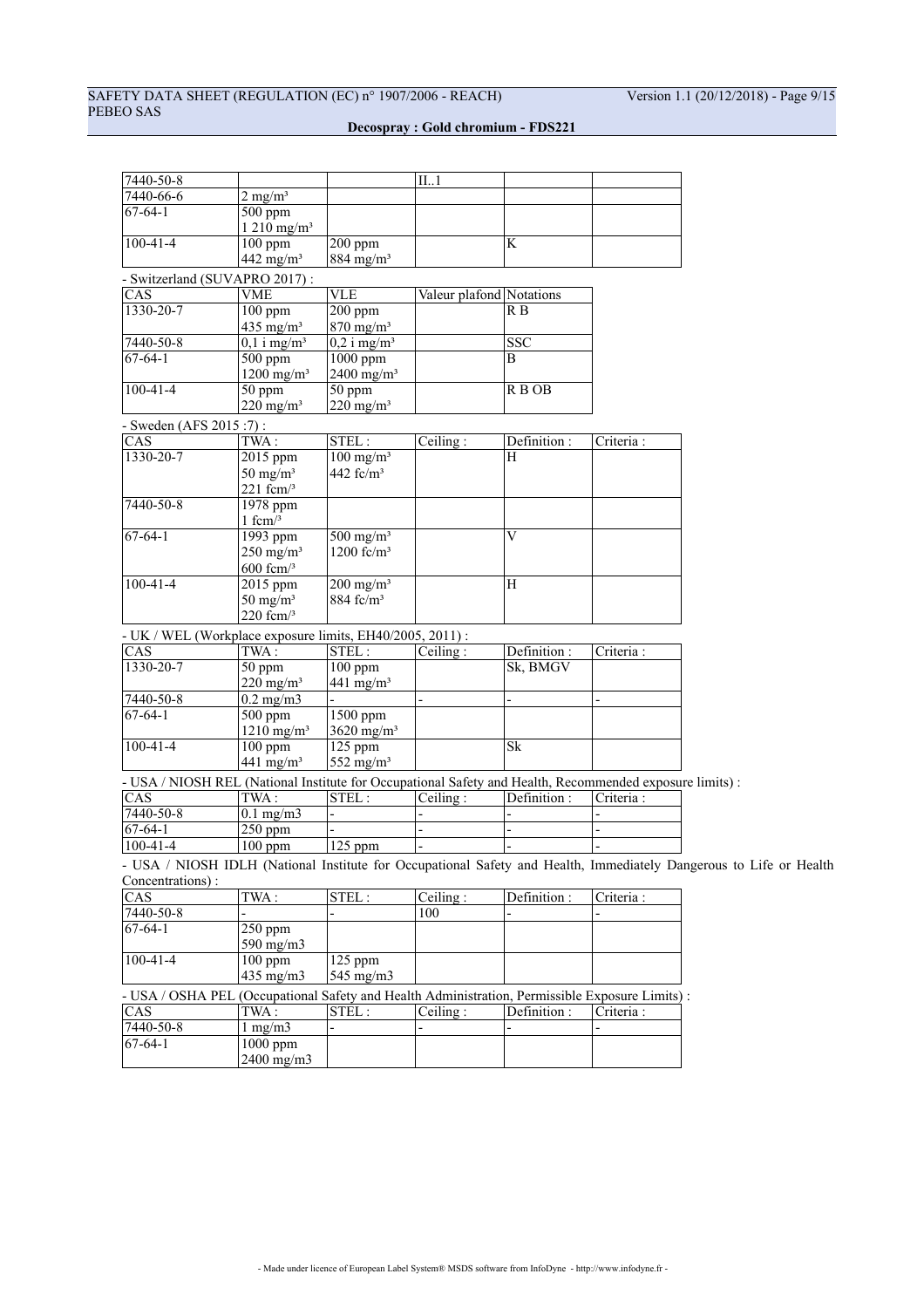## SAFETY DATA SHEET (REGULATION (EC) n° 1907/2006 - REACH) Version 1.1 (20/12/2018) - Page 10/15 PEBEO SAS

**Decospray : Gold chromium - FDS221**

| $ 100-41-4 $ | $100$ ppm     |  |  |
|--------------|---------------|--|--|
|              | mg/m3<br>້າງວ |  |  |

### **8.2. Exposure controls**

#### **Personal protection measures, such as personal protective equipment**

Pictogram(s) indicating the obligation of wearing personal protective equipment (PPE) :



Use personal protective equipment that is clean and has been properly maintained.

Store personal protective equipment in a clean place, away from the work area.

Never eat, drink or smoke during use. Remove and wash contaminated clothing before re-using. Ensure that there is adequate ventilation, especially in confined areas.

#### **- Eye / face protection**

Avoid contact with eyes.

Use eye protectors designed to protect against liquid splashes

Before handling, wear safety goggles with protective sides accordance with standard EN166.

In the event of high danger, protect the face with a face shield.

Prescription glasses are not considered as protection.

Individuals wearing contact lenses should wear prescription glasses during work where they may be exposed to irritant vapours.

Provide eyewash stations in facilities where the product is handled constantly.

#### **- Hand protection**

Use suitable protective gloves that are resistant to chemical agents in accordance with standard EN374.

Gloves must be selected according to the application and duration of use at the workstation.

Protective gloves need to be selected according to their suitability for the workstation in question : other chemical products that may be handled, necessary physical protections (cutting, pricking, heat protection), level of dexterity required.

Type of gloves recommended :

- PVA (Polyvinyl alcohol)

Recommended properties :

- Impervious gloves in accordance with standard EN374

#### **- Body protection**

Avoid skin contact.

Wear suitable protective clothing.

Suitable type of protective clothing :

In the event of substantial spatter, wear liquid-tight protective clothing against chemical risks (type 3) in accordance with EN14605 to prevent skin contact.

In the event of a risk of splashing, wear protective clothing against chemical risks (type 6) in accordance with EN13034 to prevent skin contact.

Work clothing worn by personnel shall be laundered regularly.

After contact with the product, all parts of the body that have been soiled must be washed.

## **- Respiratory protection**

Avoid breathing vapours.

If the ventilation is insufficient, wear appropriate breathing apparatus.

When workers are confronted with concentrations that are above occupational exposure limits, they must wear a suitable, approved, respiratory protection device.

Type of FFP mask :

Wear a disposable half-mask aerosol filter in accordance with standard EN149.

Category ·

- FFP1

- FFP3

Anti-gas and vapour filter(s) (Combined filters) in accordance with standard EN14387 :

- A1 (Brown)
- A3 (Brown)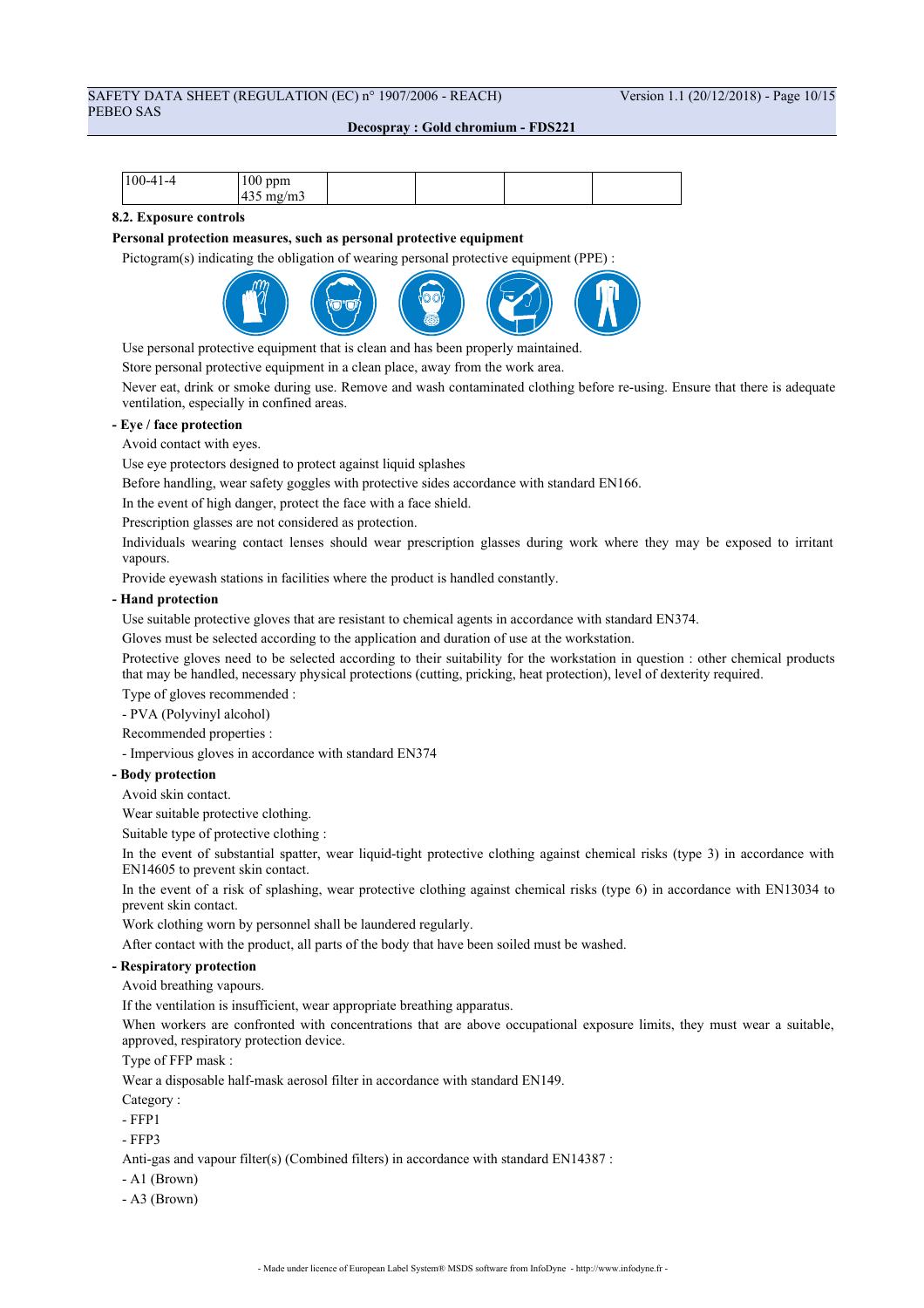Particle filter according to standard EN143 :

- P1 (White)
- P3 (White)

## **SECTION 9 : PHYSICAL AND CHEMICAL PROPERTIES 9.1. Information on basic physical and chemical properties**

| <b>General information:</b>                            |                           |
|--------------------------------------------------------|---------------------------|
| Physical state:                                        | Fluid liquid.             |
|                                                        | Spray.                    |
| Important health, safety and environmental information |                           |
| pH:                                                    | Not relevant.             |
| Boiling point/boiling range :                          | Not specified.            |
| Flash Point:                                           | $-80.00$ °C.              |
| Explosive properties, lower explosivity limit (%) :    | 1.8                       |
| Explosive properties, upper explosivity limit (%) :    | 9.0                       |
| Vapour pressure (50°C) :                               | Below 110 kPa (1.10 bar). |
| Density:                                               | 0.81                      |
| Water solubility:                                      | Insoluble.                |
| Melting point/melting range :                          | Not relevant.             |
| Self-ignition temperature :                            | $0 °C$ .                  |
| Decomposition point/decomposition range :              | Not relevant.             |
| % VOC:                                                 | 79.3                      |
| Chemical combustion heat :                             | Not specified.            |
| Inflammation time:                                     | Not specified.            |
| Deflagration density:                                  | Not specified.            |
| Inflammation distance:                                 | Not specified.            |
| Flame height :                                         | Not specified.            |
| Flame duration :                                       | Not specified.            |
| 9.2. Other information                                 |                           |
| Enthalpy of combustion:                                | $9719$ kcal/kg            |
| $VOC(g/l)$ :                                           | 640.3                     |

## **SECTION 10 : STABILITY AND REACTIVITY**

### **10.1. Reactivity**

No data available.

#### **10.2. Chemical stability**

This mixture is stable under the recommended handling and storage conditions in section 7.

### **10.3. Possibility of hazardous reactions**

When exposed to high temperatures, the mixture can release hazardous decomposition products, such as carbon monoxide and dioxide, fumes and nitrogen oxide.

### **10.4. Conditions to avoid**

Any apparatus likely to produce a flame or to have a metallic surface at high temperature (burners, electric arcs, furnaces etc.) must not be allowed on the premises.

Avoid :

- heating
- heat

## **10.5. Incompatible materials**

No data available.

#### **10.6. Hazardous decomposition products**

The thermal decomposition may release/form :

- carbon monoxide (CO)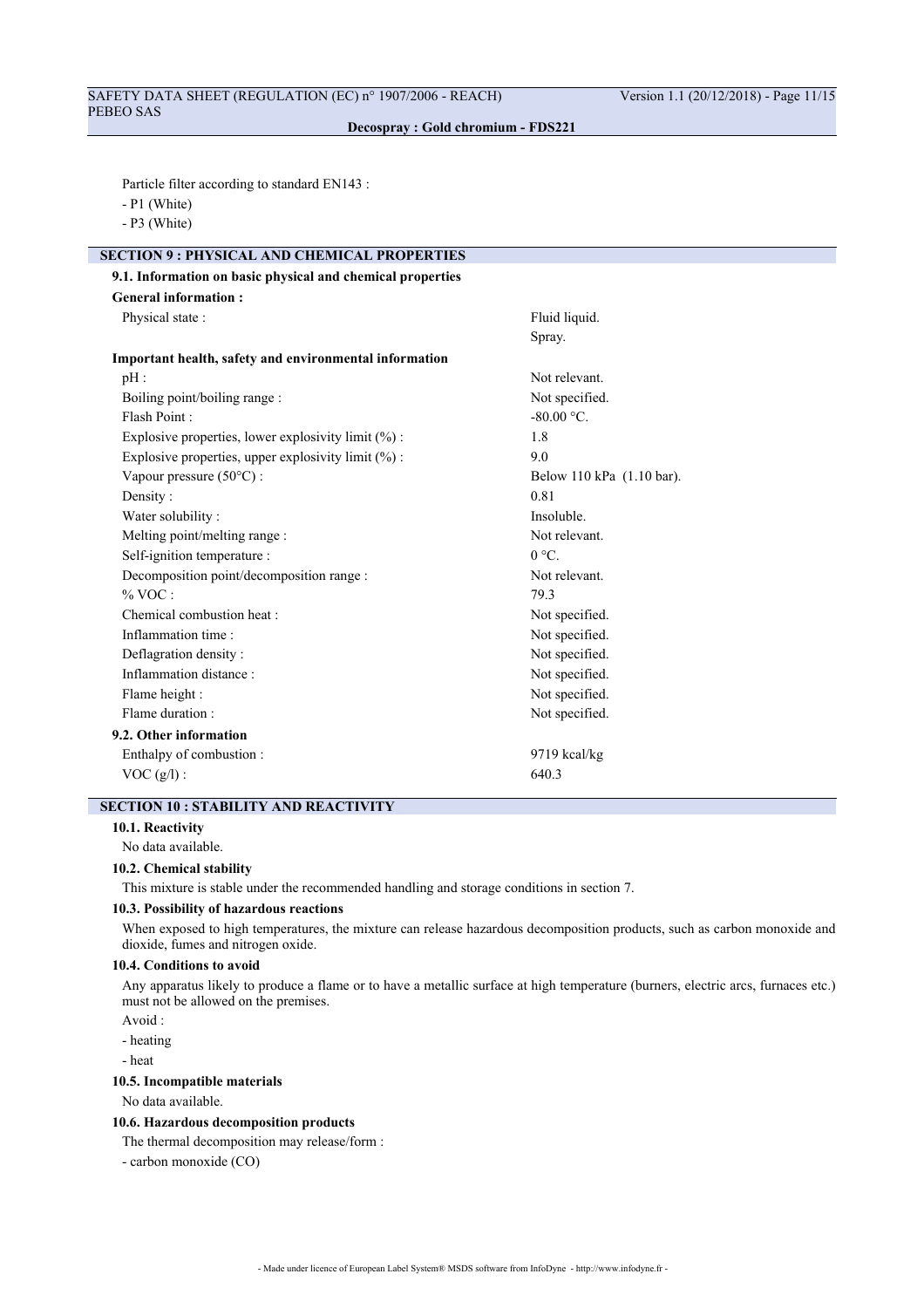- carbon dioxide (CO2)

## **SECTION 11 : TOXICOLOGICAL INFORMATION**

#### **11.1. Information on toxicological effects**

Exposure to vapours from solvents in the mixture in excess of the stated occupational exposure limit may result in adverse health effects such as mucous membrane and respiratory system irritation and adverse effects on kidney, liver and central nervous system.

Symptoms produced will include headaches, numbness, dizziness, fatigue, muscular asthenia and, in extreme cases, loss of consciousness.

May cause irreversible damage to the skin; namely inflammation of the skin or the formation of erythema and eschar or oedema following exposure up to four hours.

Repeated or prolonged contact with the mixture may cause removal of natural oil from the skin resulting in non-allergic contact dermatitis and absorption through the skin.

May have reversible effects on the eyes, such as eye irritation which is totally reversible by the end of observation at 21 days.

Splashes in the eyes may cause irritation and reversible damage

Respiratory tract irritation may occur, together with symptoms such as coughing, choking and breathing difficulties.

May cause severe damage to organs in the event of repeated or prolonged exposure.

#### **11.1.1. Substances**

No toxicological data available for the substances.

## **11.1.2. Mixture**

No toxicological data available for the mixture.

#### **Monograph(s) from the IARC (International Agency for Research on Cancer) :**

CAS 1330-20-7 : IARC Group 3 : The agent is not classifiable as to its carcinogenicity to humans.

## **SECTION 12 : ECOLOGICAL INFORMATION**

Toxic to aquatic life with long lasting effects.

The product must not be allowed to run into drains or waterways.

#### **12.1. Toxicity**

#### **12.1.2. Mixtures**

No aquatic toxicity data available for the mixture.

#### **12.2. Persistence and degradability**

No data available.

## **12.3. Bioaccumulative potential**

No data available.

## **12.4. Mobility in soil**

No data available.

## **12.5. Results of PBT and vPvB assessment**

No data available.

#### **12.6. Other adverse effects**

No data available.

## **SECTION 13 : DISPOSAL CONSIDERATIONS**

Proper waste management of the mixture and/or its container must be determined in accordance with Directive 2008/98/EC.

### **13.1. Waste treatment methods**

Do not pour into drains or waterways.

### **Waste :**

Waste management is carried out without endangering human health, without harming the environment and, in particular without risk to water, air, soil, plants or animals.

Recycle or dispose of waste in compliance with current legislation, preferably via a certified collector or company.

Do not contaminate the ground or water with waste, do not dispose of waste into the environment.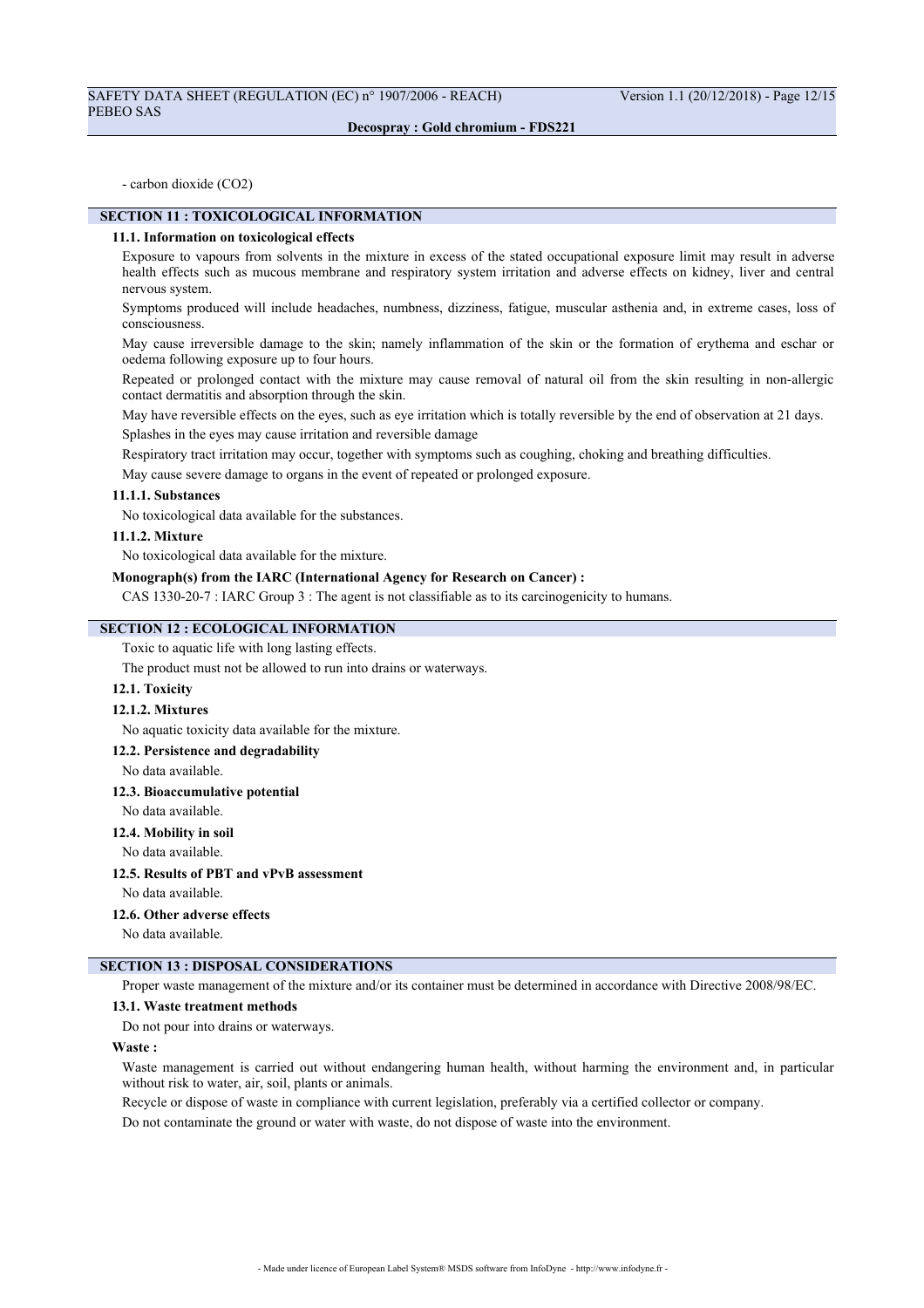#### **Soiled packaging :**

Empty container completely. Keep label(s) on container. Give to a certified disposal contractor.

## **Codes of wastes (Decision 2014/955/EC, Directive 2008/98/EEC on hazardous waste) :**

20 01 27 \* paint, inks, adhesives and resins containing dangerous substances

15 01 04 metallic packaging

## **SECTION 14 : TRANSPORT INFORMATION**

Transport product in compliance with provisions of the ADR for road, RID for rail, IMDG for sea and ICAO/IATA for air transport (ADR 2017 - IMDG 2016 - ICAO/IATA 2017).

## **14.1. UN number**

1950

### **14.2. UN proper shipping name**

UN1950=AEROSOLS, flammable

## **14.3. Transport hazard class(es)**

- Classification :



2.1

-

## **14.4. Packing group**

#### **14.5. Environmental hazards**

- Environmentally hazardous material :



#### **14.6. Special precautions for user**

| <b>ADR/RID</b> | <b>Class</b> | Code                       | Pack gr. | Label      | Ident.      | LC             | Provis.         | EC              | Cat. | Tunnel |
|----------------|--------------|----------------------------|----------|------------|-------------|----------------|-----------------|-----------------|------|--------|
|                |              | .5F                        |          | <u>2.1</u> |             |                | 190 327 344 625 | IE <sub>0</sub> |      |        |
|                |              |                            |          |            |             |                |                 |                 |      |        |
| <b>IMDG</b>    | Class        | l2°Label                   | Pack gr. | LO         | EMS         | Provis.        | E               |                 |      |        |
|                |              | $\vert$ See SP63 $\vert$ - |          | See SP277  | $ F-D.S-U $ | 63 190 277 327 | l E0            |                 |      |        |
|                |              |                            |          |            |             | 344 381 959    |                 |                 |      |        |

| <b>IATA</b> | Class | 2°Label                  | Pack gr. | Passager  | Passager  | Cargo                    | Cargo  | Inote | EO             |
|-------------|-------|--------------------------|----------|-----------|-----------|--------------------------|--------|-------|----------------|
|             | 2.1   | $\overline{\phantom{0}}$ |          | Forbidden | Forbidden | 203                      | 150 kg | A1    | E0             |
|             |       |                          |          |           |           |                          |        | A145  |                |
|             |       |                          |          |           |           |                          |        | A167  |                |
|             |       |                          |          |           |           |                          |        | A802  |                |
|             | 2.1   | -                        |          | Forbidden | Forbidden | $\overline{\phantom{0}}$ |        | A1    | E <sub>0</sub> |
|             |       |                          |          |           |           |                          |        | A145  |                |
|             |       |                          |          |           |           |                          |        | A167  |                |
|             |       |                          |          |           |           |                          |        | A802  |                |

For limited quantities, see part 2.7 of the OACI/IATA and chapter 3.4 of the ADR and IMDG.

For excepted quantities, see part 2.6 of the OACI/IATA and chapter 3.5 of the ADR and IMDG.

#### **14.7. Transport in bulk according to Annex II of Marpol and the IBC Code**

No data available.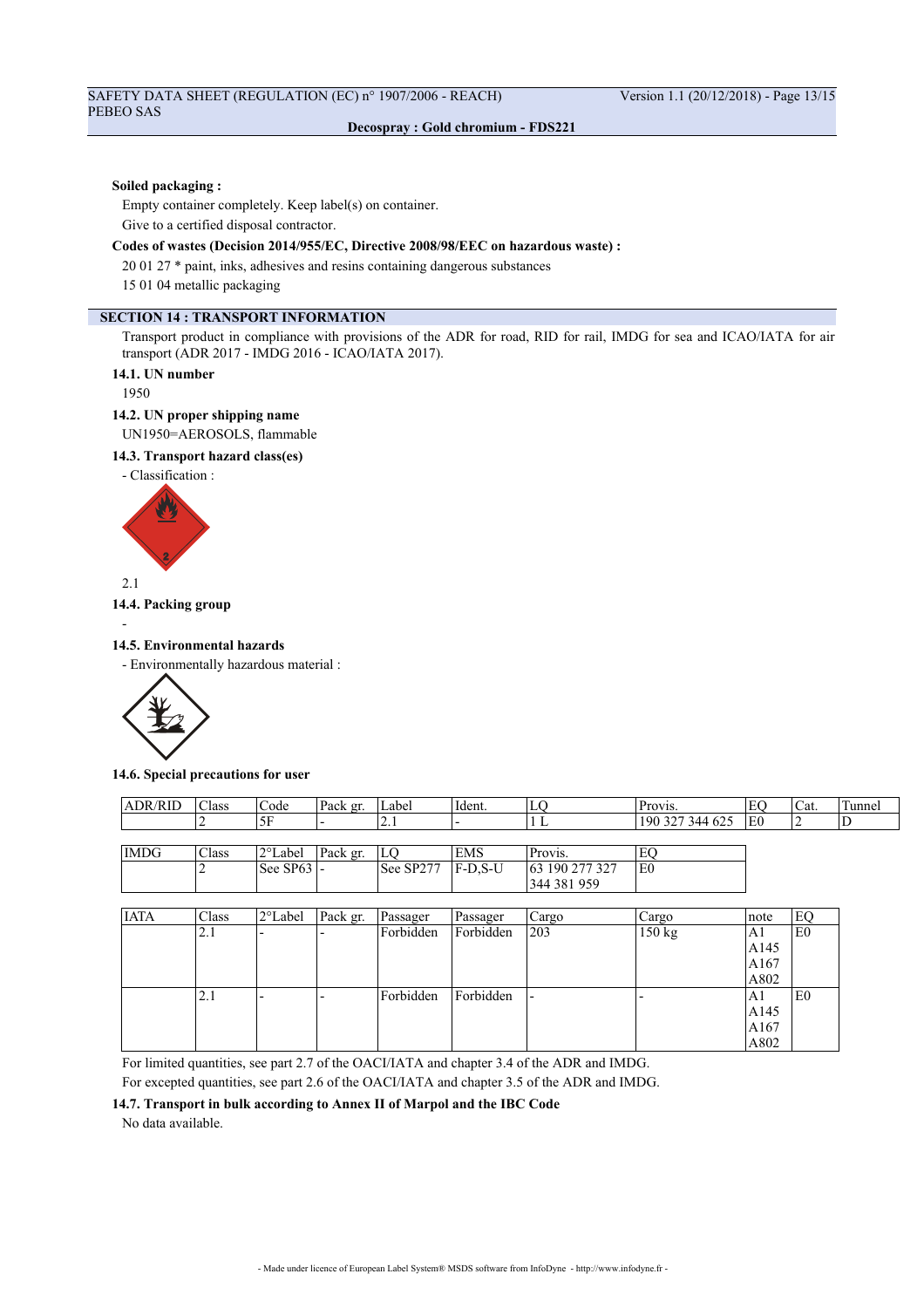## **SECTION 15 : REGULATORY INFORMATION**

#### **15.1. Safety, health and environmental regulations/legislation specific for the substance or mixture**

**- Classification and labelling information included in section 2:**

The following regulations have been used:

- Directive 75/324/CEE modified by directive 2013/10/UE
- EU Regulation No. 1272/2008 amended by EU Regulation No. 2018/669 (ATP 11)

#### **- Container information:**

Containers to be fitted with a tactile warning of danger (see EC Regulation No. 1272/2008, Annex II, Part 3).

- **Particular provisions :**
- No data available.

## **- Standardised American system for the identification of hazards presented by the product in view of emergency procedures (NFPA 704) :**

NFPA 704, Labelling: Health=2 Inflammability=1 Instability/Reactivity=1 Specific Risk=none



## **15.2. Chemical safety assessment**

No data available.

## **SECTION 16 : OTHER INFORMATION**

Since the user's working conditions are not known by us, the information supplied on this safety data sheet is based on our current level of knowledge and on national and community regulations.

The mixture must not be used for other uses than those specified in section 1 without having first obtained written handling instructions.

It is at all times the responsibility of the user to take all necessary measures to comply with legal requirements and local regulations.

The information in this safety data sheet must be regarded as a description of the safety requirements relating to the mixture and not as a guarantee of the properties thereof.

#### **Wording of the phrases mentioned in section 3 :**

| H <sub>225</sub> | Highly flammable liquid and vapour.                                |
|------------------|--------------------------------------------------------------------|
| H <sub>226</sub> | Flammable liquid and vapour.                                       |
| H <sub>302</sub> | Harmful if swallowed.                                              |
| H304             | May be fatal if swallowed and enters airways.                      |
| H312             | Harmful in contact with skin.                                      |
| H315             | Causes skin irritation.                                            |
| H319             | Causes serious eye irritation.                                     |
| H332             | Harmful if inhaled.                                                |
| H335             | May cause respiratory irritation.                                  |
| H336             | May cause drowsiness or dizziness.                                 |
| H373             | May cause damage to organs through prolonged or repeated exposure. |
| H400             | Very toxic to aquatic life.                                        |
| H410             | Very toxic to aquatic life with long lasting effects.              |
| H411             | Toxic to aquatic life with long lasting effects.                   |
| <b>EUH066</b>    | Repeated exposure may cause skin dryness or cracking.              |

## **Abbreviations :**

ADR : European agreement concerning the international carriage of dangerous goods by Road.

IMDG : International Maritime Dangerous Goods.

IATA : International Air Transport Association.

ICAO : International Civil Aviation Organisation